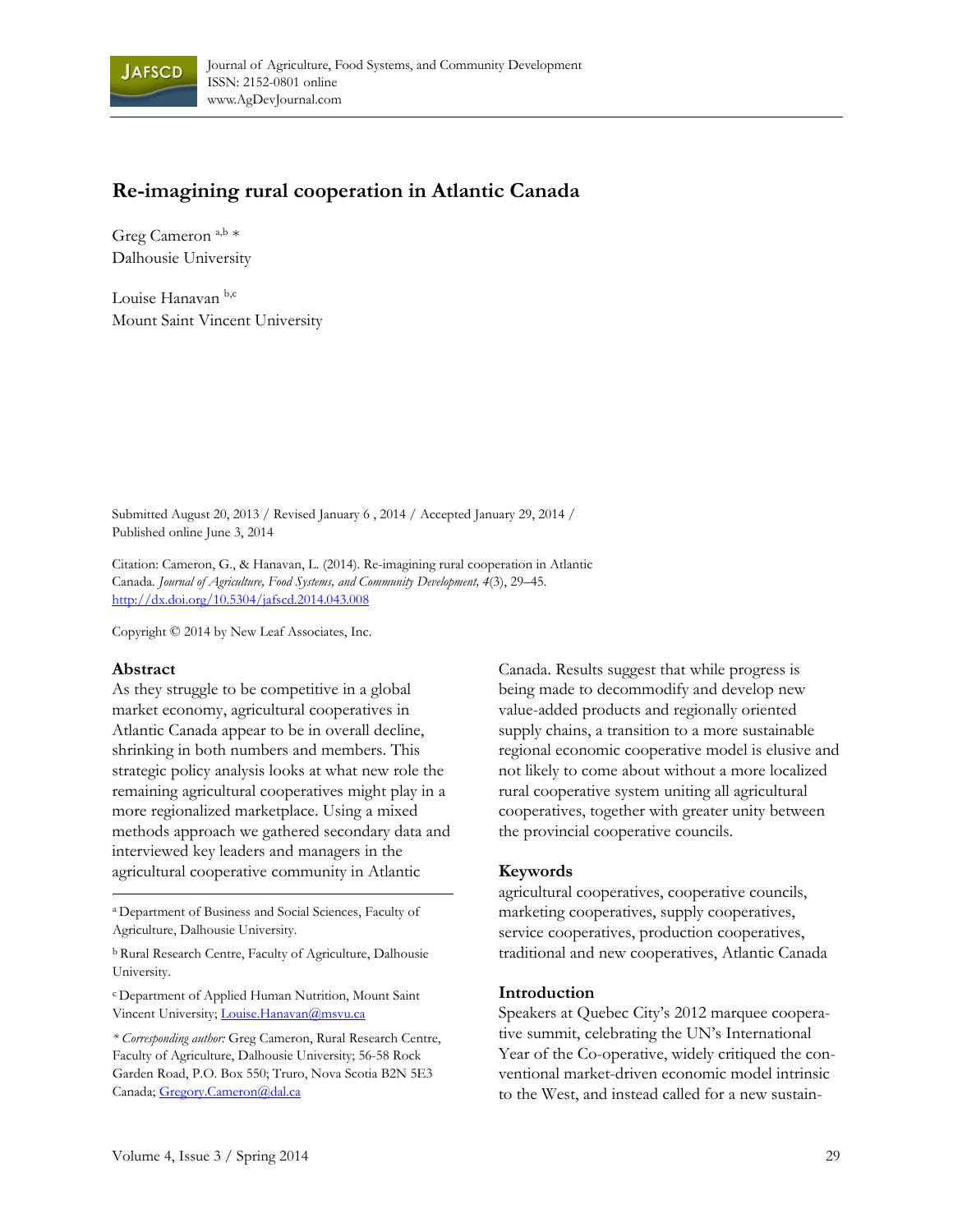able economic paradigm (Novkovic, 2012). This call for economic sustainability aptly applies to the rural world of Organisation for Economic Cooperation and Development (OECD) countries where family farms and domestic food systems are increasingly exposed to the vagaries of the global economy. Canada, an OECD country, is no exception, caught as it is in the paradox of being an agricultural superpower while losing its family-farm sector.

 Canada's rural regions (officially defined as being areas with fewer than 1,000 inhabitants and a population density below 400 people per square kilometer (1,041 per square mile), and in which 6.3 million Canadians live, making up 18.9 percent of the national population) (Statistics Canada, 2012a) are undergoing dramatic changes, including low rates of business creation; boom-bust natural resource cycles; out-migration; loss of agricultural land; fewer and more capital-intensive farms; the decline of domestic food production; growing concentration and consolidation in supply, processing, and food retail distribution networks; depressed farm product prices induced by global commodity pricing and trade issues; consumer demand for the cheapest food regardless of its origin or cost or conditions of production; chronic under- and unemployment nationally; government fiscal deficits; and the increasing competitiveness of the emergent economies of the "Global South" (Canadian Cooperative Association [CCA], 2011; Nova Scotia Federation of Agriculture, n.d.; Scott & Colman, 2008; Senate Committee on Agriculture and Forestry, 2006; Senate Committee on Agriculture and Forestry, 2008; United Nations Department of Economic and Social Affairs, 2013).

 As a concurrently shared power in the Canadian federal system, the current federal/provincial agriculture policy for 2013 to 2018, "Growing Forward 2" (henceforth referred to as GF2) built on a legacy of similar agricultural policy frameworks — focuses on competition, innovation, export markets, and free trade (Agriculture and Agri-Food Canada, n.d.). This indicates a shift in policy away from state-supported agriculture to one based on neoliberal market principles. In cooperative leadership circles there is growing disquiet over the potential implications of GF2 for agricultural cooperatives (Canadian Co-operative Association [CCA], 2011). In earlier times the core principles of the world cooperative movement voluntary and open membership, democratic member control, member economic participation, autonomy and independence, continual education, cooperation among cooperatives, and concern for community (International Co-operative Alliance [ICA], 2013) — paid real dividends in the tight and vibrant rural communities of 20<sup>th</sup> century Canada (MacPherson, 1979). Today, however, is a different era. Agricultural cooperatives face the loss of farmland, stable memberships, and critical rural infrastructure like railways, marketing centers, food retail outlets, tractor dealerships, processing plants, and institutional price supports for domestic food production (CCA, 2011).

 These trends apply to all of Canada's regions and provinces including Atlantic Canada, where the authors are based. Atlantic Canada comprises the four provinces of Nova Scotia, New Brunswick, Prince Edward Island, and Newfoundland and Labrador, and is home to approximately 2.3 million people. Less industrialized than central and western Canada, the region has traditionally been dependent on industries such as coal, steel, and shipbuilding, and on resource sectors including fishery and forestry. In recent years, regional economic policy has shifted to new knowledge sectors (e.g., call centers) and "gateway" initiatives into the global economy (*Fredericton Daily Gleaner,* 2005; Johnson, Hodgett, & Royle, 2007). Atlantic Canada's agriculture varies by province but is generally characterized by mixed farming such as dairy, beef, potatoes, and blueberries. Regionally speaking, there are fewer farms in Atlantic Canada than elsewhere in Canada (Canadian Geographic, n.d.; Statistics Canada, 2012b).

 Although Atlantic Canada has a storied cooperative tradition, the extent to which these wider trends in agriculture have affected Atlantic Canada's agricultural cooperatives (both the traditional cooperatives emanating from 20<sup>th</sup> century social movements, and the more recent grassroots local food cooperatives) is not clear. The crucial issue we wished to explore in this study is the views of the Atlantic Canadian cooperative community on the economic and policy trends facing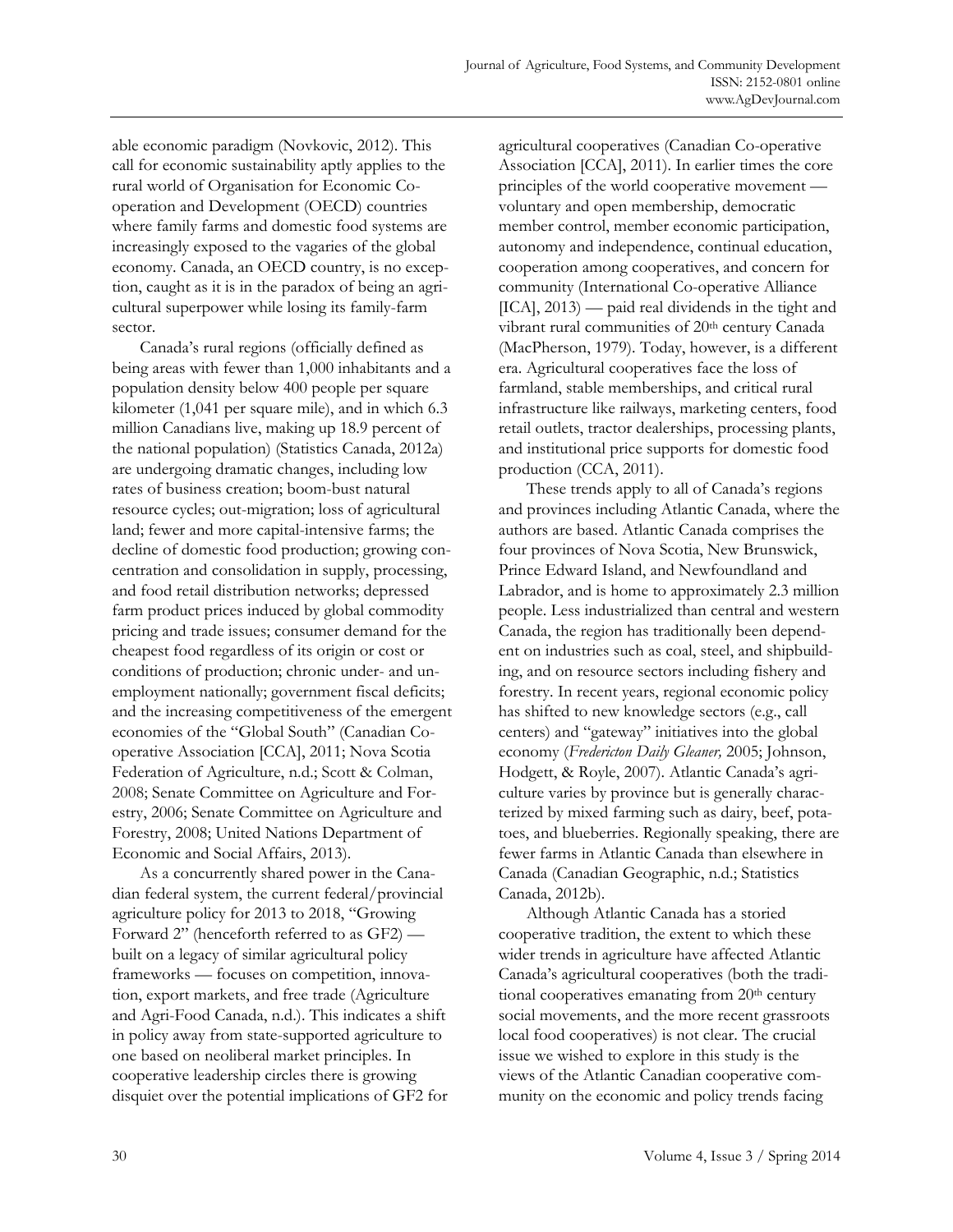contemporary agricultural cooperatives and the possibilities for a more sustainable rural cooperative architecture.

# *Objectives and Methodology*  This research had two related objectives:

- 1. To seek the evaluation of the Atlantic Cooperative Councils on whether agricultural cooperatives could affect food security (reviving domestic food production) at the local and regional levels as a measure of their resilience; and
- 2. To identify political, social, and economic challenges and opportunities for the success of local-scale agricultural cooperatives in Atlantic Canada.

 This interviewed-based case study employed semistructured phone interviews conducted in April and May 2011 with a cooperative council representative in each Atlantic province: The Nova Scotia (NS) Co-operative Council, the Newfoundland and Labrador (Nfld. & Lab.) Federation of Co-operatives, the Prince Edward Island (PEI) Cooperative Council, and the Co-operative Enterprise Council of New Brunswick (NB). We contacted representatives in senior leadership positions from each of the provincial cooperative councils. (See the interview guide in the appendix.) Due to differences in organizational structures among the councils, some interviewees were staff directors, and some were volunteer board directors. All were able to speak from experience about specific cooperatives as well as about wider policy trends in their respective provincial cooperative sector. Two interviews were also conducted with federal and provincial government farm loan specialists. We also attended cooperative public events and accessed the "grey" policy literature that is listed in the reference section.

 This research builds on the findings of targeted consultations, known as "Foundations Sessions," that were conducted by the Rural Research Centre, Dalhousie University, in every province between 2008 and 2011 with government, industry, and civil society representatives connected to agriculture and rural development in Atlantic Canada. A total of

six Foundation Sessions were held, generally with six in attendance per session. The Foundation Sessions frame some of the context to this paper and, in certain instances, offer direct insights on the region's cooperatives.

 The paper is organized as follows. Part 1 has set the policy context framing the agricultural cooperatives, together with the methodology of the paper. Part 2 addresses the concerns and recommendations of the cooperative community toward federal and provincial agricultural policy, followed by a national and regional overview of the agricultural cooperatives. Parts 3 through 6 break down the agricultural cooperatives into their marketing, supply, service, and production subsectors. The interview results are generally organized according to the opportunities and constraints facing each subsector in light of the GF2 policy context, while delineating their differing trajectories. Part 7 calls for a more localized rural cooperative model uniting all of its segments, and backed by an interprovincial co-operative council agricultural entity.

## **National and Regional Overview of Cooperative Policy and Agricultural Cooperatives**

# *Cooperative Views of Federal and Provincial Agricultural Policy*

The CCA secretariat, cooperative specialists, Atlantic Co-operative Council representatives, regional roundtables, and Foundation Sessions all unanimously called for agricultural policy to support a diversity of farm sizes and production approaches that focus on domestic markets, appropriate regulations, adequate provincial funding, tax breaks, research, and technical support. Also urged was a greater diversity of partnerships with regional organizations, local municipalities, economic development organizations, food security and community groups, and cooperatives.

 However, the commitments of the provincial and federal governments to the long-term growth of a strong agricultural cooperative movement are at best unsteady. While our research did identify some positive examples of collaboration with provincial departments (e.g., the Department of Innovation, Business and Rural Development of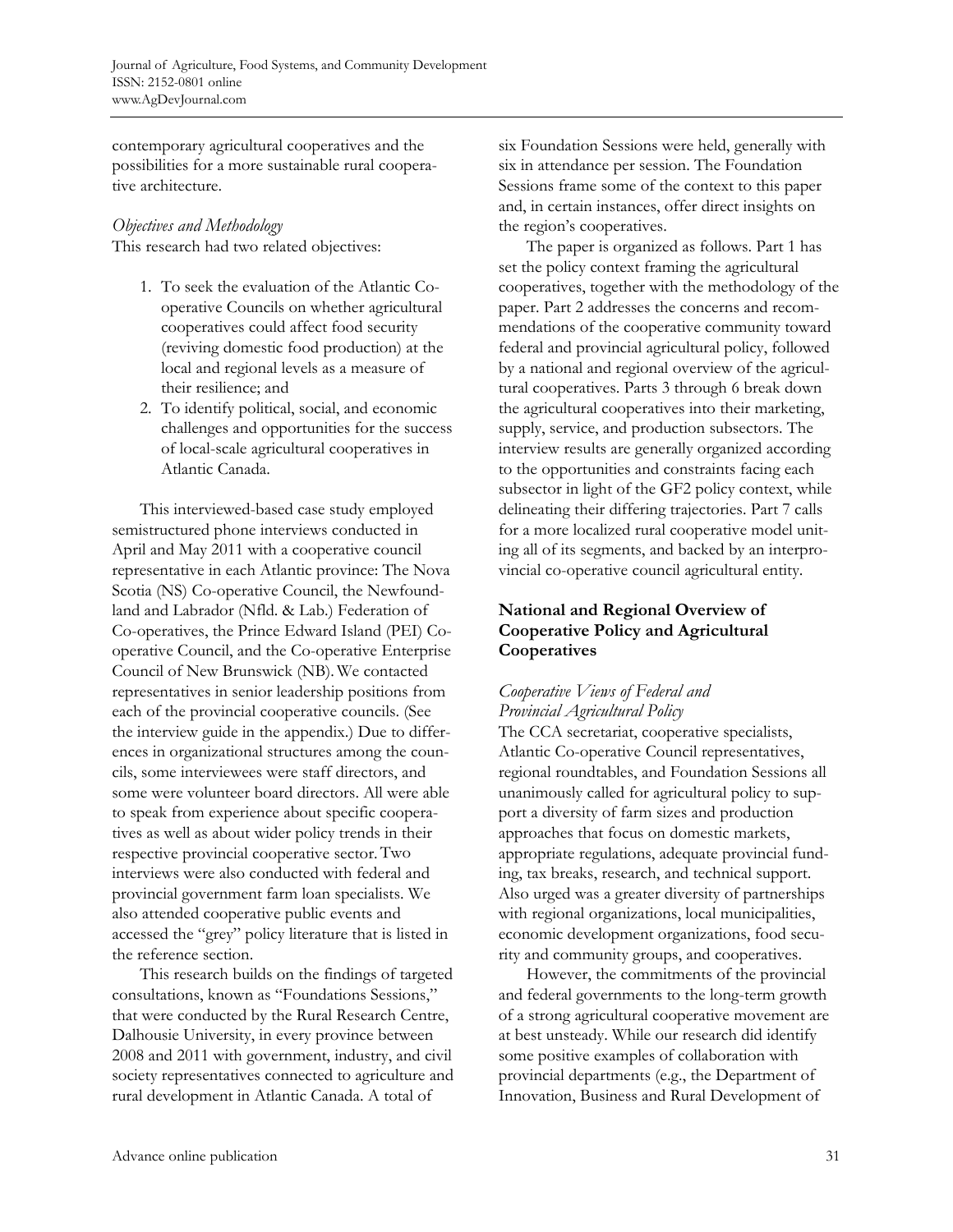Nfld.& Lab. stands out), Atlantic provincial governments, by and large, continue to embrace large-scale natural resource projects, or capital projects (e.g., "fracking" and governmentprocured ship-building), or commodity agriculture (provincial agricultural departments received few accolades here), as the primary drivers of provincial economic growth rather than community

#### Table 1. Registered Agricultural Cooperatives by Subsector in Atlantic Canada

| Province                  | <b>Marketing</b><br>Coops | Supply<br>Coops | Service<br>Coops | Production<br>Coops | Total<br><b>Number</b> |
|---------------------------|---------------------------|-----------------|------------------|---------------------|------------------------|
| Prince Edward Island      |                           | 3               | 10               |                     | 29                     |
| Newfoundland and Labrador | ⌒                         | ⌒               | ⌒                | 3                   | 9                      |
| Nova Scotia               | 10                        | 3               | 28               | 9                   | 50                     |
| New Brunswick             | 10                        | 3               | 6                | 6                   | 25                     |
| Atlantic Canada           | 31                        |                 | 46               | 25                  | 113                    |

Sources: Registry of Joint Stock Companies Nova Scotia Government, retrieved November 6, 2013, from http://novascotia.ca/snsmr/access/business/registry-joint-stock-companies/cooperatives.asp; Nova Scotia Co-operative Council, retrieved November 6, 2013, from http://www.novascotia.coop/; T. MacEwen, PEI Co-operative Council, personal communication, November 7, 2013; A. Barter, Nfld. & Lab. Co-operative Council, personal communication, November 8, 2013; J. Bretts, New Brunswick Financial and Consumer Services Commission, personal communication, November 20, 2013. Note: This chart is a rough approximation because of the difficulty of accessing fully up-to-date lists in any one organization. Also, some of the lists did not indicate the type of agricultural business, making the matching of some of the societies to the CCA schema difficult. Note, too, that supply cooperative data does not include consumer-owned grocery retailers.

economic development. Cooperative affairs are invariably lodged in less than prominent departments (e.g., Service Nova Scotia and Municipal Relations) and there is a lack of awareness about cooperatives among government staff in other departments (e.g., economic development, regional development) and the wider public in general. At the federal level, austerity measures implemented since 2008 — staff cuts, the shuffling of the federal secretariat, and the discontinuation of the Co-operative Development Initiative in 2012 (Canadian Worker Co-op Federation, n.d.) — are indicative of the low priority of the cooperative file in the national capital, Ottawa.

 Below we provide an overview of the national and regional agricultural cooperatives before turning to a more detailed look at the implications of this emerging policy environment for Atlantic Canada's agricultural subsectors.

## *National and Regional Overview of Agricultural Cooperatives*

Agricultural cooperatives have been a major component of the Canadian cooperative movement since the 19<sup>th</sup> century. Today, as a result of this legacy, agricultural cooperatives (generally a provincial jurisdiction) $1$  are the largest sector among

nonfinancial cooperatives in Canada, representing a greater share of employees (37.4 percent of the total) and a larger share of revenues (46.1 percent) than any other cooperative sector (CCA, 2011). Of the 5,679 nonfinancial cooperatives in Canada, there are 1,309 agricultural cooperatives. In 2007, agricultural cooperatives had over CA\$8.9 billion in sales, across a range of different sectors. Canada's cooperative "powerhouse" is the French-speaking province of Quebec. The total revenue of its 231 agricultural cooperatives was over CA\$8.3 billion in 2007, which is 81.9 percent of Quebec's total cooperative revenues (personal communication from Rural and Co-operative Secretariat, 2007).

 Atlantic Canada's cooperative sectors are smaller compared to those of the rest of the provinces. Within Atlantic Canada, Nova Scotia has the greatest number of registered cooperatives, while New Brunswick has the largest number of members, greatest asset base (as percentage of population), and most employees. PEI's strong agricultural base is reflected in the revenues of its agricultural cooperatives, which accounted for CA\$143 million (61 percent) of total cooperative revenues (personal communication from Rural and Cooperative Secretariat, 2007). Newfoundland and Labrador has the smallest cooperative profile

 $\overline{a}$ 

<sup>&</sup>lt;sup>1</sup> A cooperative wishing to incorporate under the federal legislation must have its business in two or more provinces

and/or have a fixed place of business in more than one province (Industry Canada, 2013).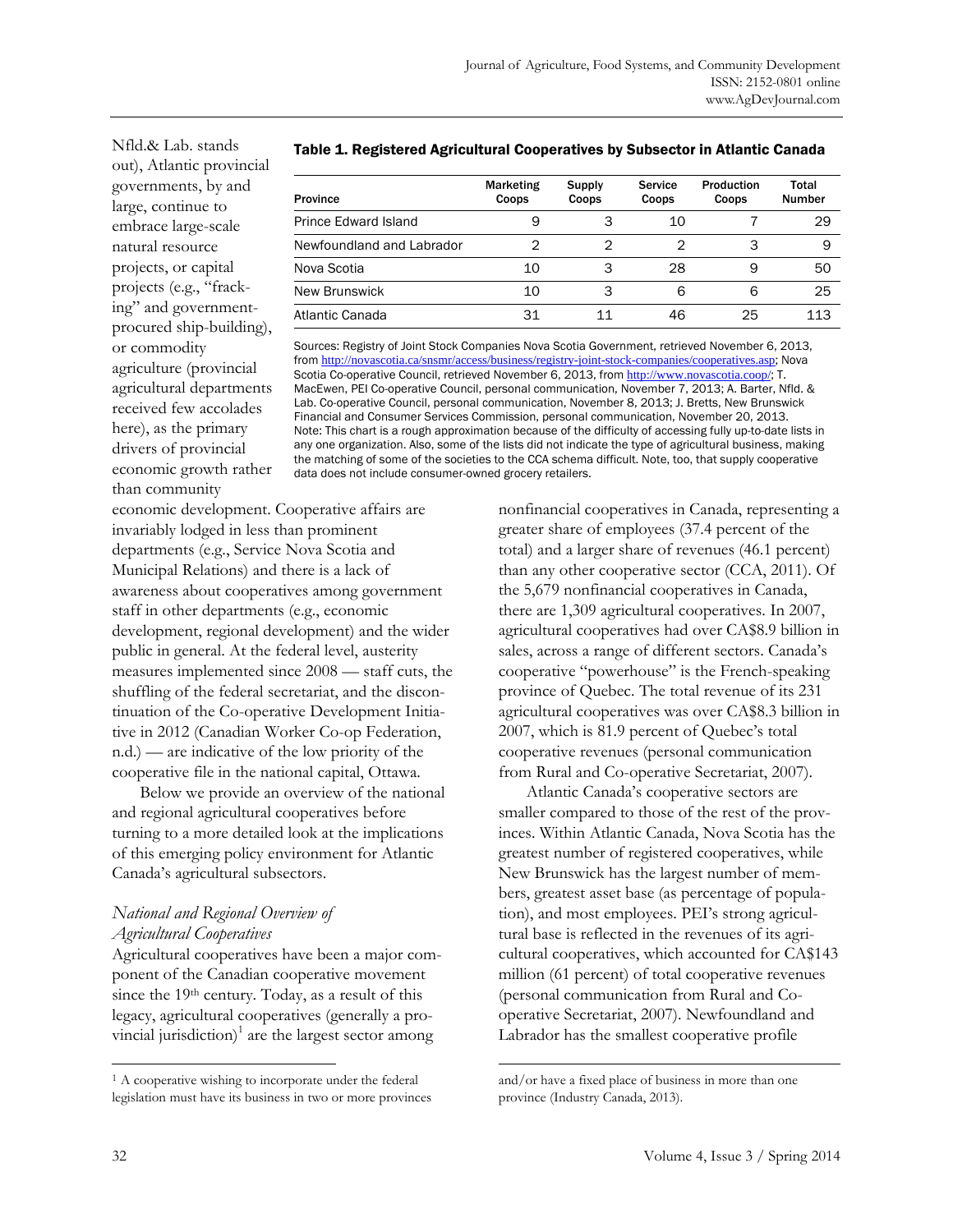nationally and regionally (see Table 1).

 Our schema follows the functional definitions contained in the CCA's excellent document *Growing Forward Through Co-operation* (2011), which breaks down the agricultural cooperatives into the subsectors of marketing, supply, services, and production. The following sections address the differential impacts of policy on these four main segments of the agricultural cooperatives.

# **Agricultural Marketing Cooperatives**

## *Overview*

Agricultural marketing cooperatives market, distribute, process, and add value to the farm products of their members. Numbering 291 in Canada, they encompass diary (32), vegetables (35), fruit (51), fruit and vegetables (4), greenhouse vegetables (9), grains and oilseeds (18), livestock (63), poultry and eggs (11), honey and maple (12), and other marketing types (56) (CCA, 2011). Nationally, agricultural marketing cooperatives have over 39,000 members, with 25,000 employees in total (CCA, 2011). Dairy cooperatives account for almost half of all revenue from Canadian cooperatives, followed by hogs and poultry. Canadian dairy processing cooperatives have a market share of 42 percent of all sales in Canada. The dairy sector is bolstered by Canada's Supply Management (SM) system, introduced in 1970 by the federal government to provide price stability to dairy, eggs, and poultry farmers and processors, and a guaranteed supply of these commodities to consumers. SM has three pillars: the managing of production (quotas), import controls (tariffs and trade barriers), and cost of production pricing. The system normally does not require public subsidies (Dairy Commission of Canada, 2012). The next two sections cover the opportunities and challenges inside of the SM system in Atlantic Canada.

# *Secure Regional Markets*

 $\overline{a}$ 

In Atlantic Canada, Scotsburn Co-operative Services Ltd. (founded in 1900)<sup>2</sup> and Farmers Cooperative Dairy Ltd. (merged in April 2013 with the Quebec dairy cooperative Agropur, founded in 1938) came in at eighth and tenth of the top ten agricultural cooperatives nationally (CCA, 2011). The dairy cooperatives gradually amalgamated over time, in line with the growing concentration in the farm sector. Scotsburn consists of approximately 94 dairy farmers in Atlantic Canada, while Farmers currently stands at 116. Seventy-five percent of Nova Scotia's agricultural production is processed in cooperatives, which are critical to value-adding (NS Co-operative Council interview, April 2011). With CA\$243 million in revenue, Scotsburn accounted for 42 percent of agricultural cooperative revenue in the province. PEI's dairy cooperatives have also thrived (PEI Co-operative Council interview, April 2011). In 2007, for example, Amalgamated Dairies Co-operative Ltd. reported the highest revenue of all PEI cooperatives with CA\$125 million, which is 87 percent of all agricultural revenues, and 53.4 percent of total cooperative revenue in the province.

 The decline in the number of farms, however, also affects dairy farm cooperative numbers, although they are probably producing the same amount of milk. According to one informant, "You can't make a living anymore growing 100 acres of potatoes or milking 20 cows" (PEI Cooperative Council interview, April 2011). Newfoundland and Labrador's dairy cooperatives (Scotsburn, Agropur), based in the provinces of Nova Scotia and Quebec (see table 1), buy milk from Newfoundland-based dairy farmers, numbering around 34, who are not members of those cooperatives (Nfld. & Lab. Federation of Cooperatives interview, April 2011). SM has also served rural communities in New Brunswick well, as represented by Northumberland Dairy Cooperative, founded in 1942 (Co-operative Enterprise Council of NB interview, April 2011).

<sup>2</sup> Scotsburn recently sold its fluid milk division (two fluid milk processing facilities) and distribution network to the Quebecbased investor-owned business Saputo, which would appear to

indicate further consolidation in the regional dairy industry. Scotsburn will continue its other activities, such as its frozen ice cream and frozen novelties business. Overall, the ownermember profile of the cooperative remains the same including in regards to the purchase of bulk milk by Scotsburn (personal communication with Scotsburn representative, February 7, 2014).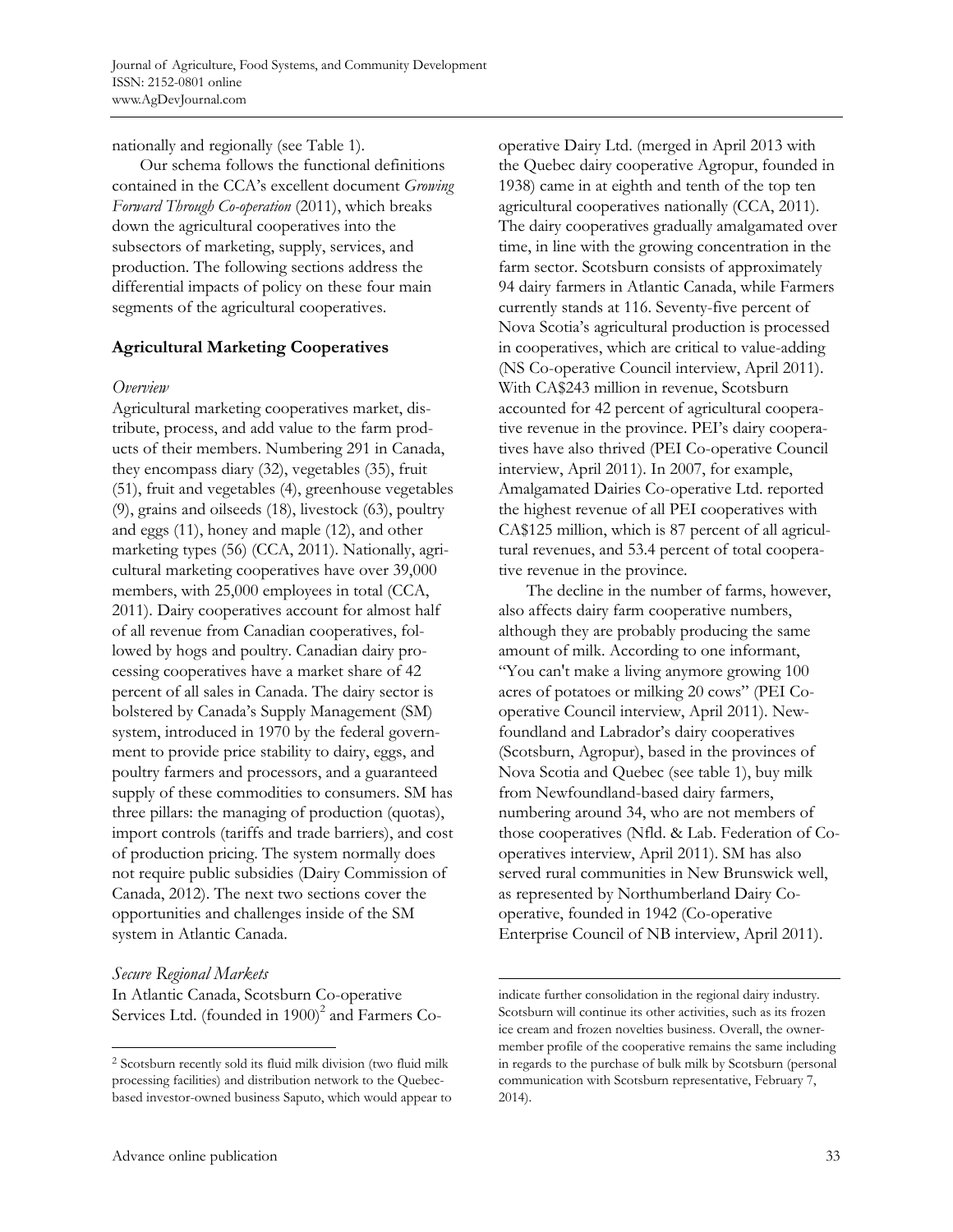*Implications of "Free Trade" Agreements*  Informants said that many dairy farmers find it hard to believe that SM has not caved in due to lobbying pressure from U.S. dairy interests seeking access to the Canadian market. SM and cooperatives give farmers a chance to set the price (interviewees from Co-operative Enterprise Council of NB, 2011; and NS Co-operative Council, 2011). Our interviewees strongly supported an SM system that appears to be doing well for the moment. For the authors, however, a looming threat became clear when the current conservative government ended the Canadian Wheat Board's monopsony on August 1, 2012, as a result of Bill C-18 (a farmercontrolled single-desk federal grain marketing agency based in Western Canada) in favor of openmarket grain selling (Desmarais & Wittman, 2014).<sup>3</sup> Supply Management policy subsequently faced a hostile and synchronized public-relations campaign orchestrated by the corporate media, right-wing think tanks, and Canadian "free trade" ideologues in industry who urged that SM be dismantled, ostensibly to lower prices for consumers (McKenna & Curry, 2012). The implicit view among some informants was that federal government policies pose a threat to the SM-supported cooperatives.

# *Innovation Outside of SM*

The story is different for those marketing cooperatives outside SM who must intensify exports, innovate, or create local standards among members, to maintain or gain market share. The formation of a Christmas tree cooperative in Nova Scotia was cited as a good example of export market diversification. It developed a niche market for exporting Christmas trees to Dubai using the container pier in Halifax (the capital of Nova Scotia) (Powell, 2011). By developing common standards among its 40 or so member tree growers, it received higher margins for its trees and was able to take large lucrative contracts (NS Co-operative Council interview, 2011). Another informant cited the example of the Scotian Gold apple marketing cooperative — a Nova Scotia–based cooperative of approximately 30 members with CA\$25 million in turnover. Scotian Gold commercialized its public and private research partnerships through the development of the "Sweetango" apple, which allowed it to get better prices and regular shelf space in the conventional grocery retailers. This was a significant success, since large retailers want a 12-month supply, not just supplies for part of the year from local farmers, and otherwise ship it in (NS Cooperative Council interview, 2011).

 One informant said that farmers should develop export markets with overseas cooperatives to circumvent the large grocery retailers:

[International] partnerships could be taking place within the cooperative model (i.e., cooperatives of cooperatives in NS and Chile, etc.). There is a precedent for this type of activity in "Just Us!" [in Grand Pre, Nova Scotia], which is a worker-owned cooperative of cooperatives with global partners [fair trade coffee]. (NS Co-operative Council interview, 2011)

 Other innovations noted were value-added cheese processing by Farmers Dairy Co-operative (now Agropur), a poultry processing cooperative known as ACA, cooperatively marketed blueberries, and the mink cooperatives (NS Co-operative Council interview, 2011).

## *The Creation of Community Standards*

We asked if government-supported SM should be extended to other commodities, even though this seemed counterintuitive given "free market" trends. Our informants thought this unlikely but felt that perhaps the troubled pork industry would be in favor of it (NS Co-operative Council interview, 2011). This very issue is arising in Newfoundland: "Vegetable producers can't understand why the government can't set up regulatory pricing for vegetables, like for dairy, and the government keeps saying it can't do anything" (Nfld. & Lab. Federation of Co-operatives interview, 2011). Informants believed expanding SM to other commodities would be attractive to producers, but that Canadian taxpayers would resist funding such a system were it perceived to mean higher food prices.

<sup>&</sup>lt;sup>3</sup> This was preceded by the conventionalization of the major grain marketing cooperatives in western Canada.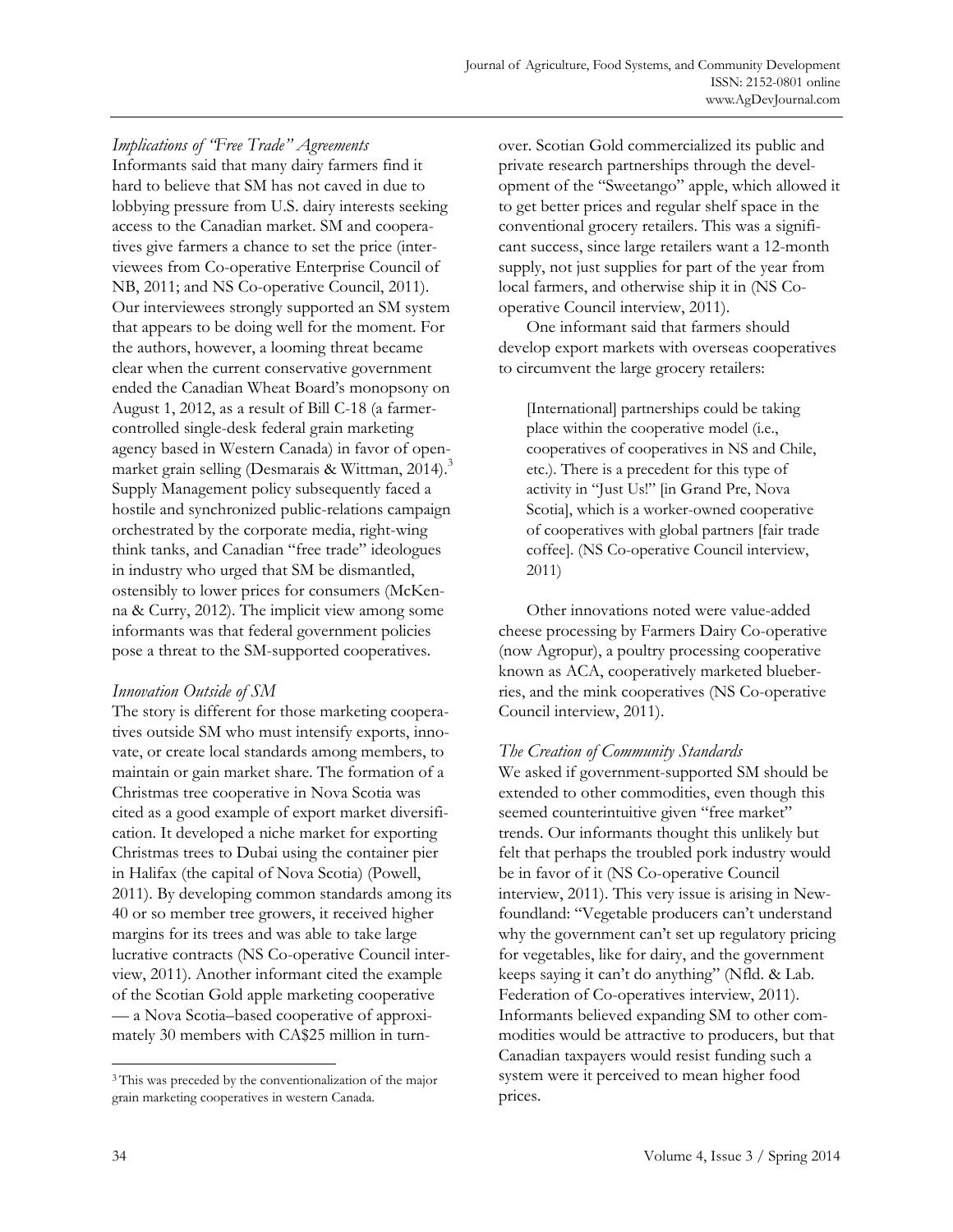Other producers have successfully initiated community-controlled regulatory systems. In Nova Scotia in the early 1980s, the Northumberland Lamb Marketing Co-operative (Brewster Kneen being one of its founders) established a voluntary supply management system, setting prices, controlling quality, negotiating delivery times and volumes with farmers, and supplying the major supermarkets in the province with local lamb year-round:

They are able to pay their producers a premium for off-season lamb and sell it yearround. They basically set local prices. Because it's a smaller market, there is much less imports competition than beef, for example, which is in decline locally. They benefit from efficiencies of scale and constant supply. Northumberland would be considered a small to midsize cooperative. (NS Co-operative Council interview, 2011).

Northumberland faces government regulatory issues, nonetheless, because provincial crossborder meat shipments must be federally inspected. Because Northumberland's abattoir is only provincially inspected, it would have to ship its meat first to PEI, where the nearest federally inspected abattoir is located, if it wished to provide lamb to Co-op Atlantic across the border in New Brunswick (NS Foundation Sessions, 2008).

 The overall impression made by the interviews points to the SM marketing cooperatives remaining robust in regional and provincial markets. As for the non-SM marketing cooperatives, some successes have been achieved in export activities and innovation within the GF2 policy framework.

# **Agricultural Supply Cooperatives**

## *Overview*

Canada's 235 agricultural supply cooperatives focus on the provision of farm inputs, including fertilizer, chemicals, animal feed, seed, building materials, and petroleum (CCA, 2011). They have 419,000 members across the country, with the highest concentration being in Alberta and Saskatchewan (e.g., Federated Co-operatives), followed by Ontario and Quebec. Supply cooperatives have over 5 million

customers, including both farmers and households, with over CA\$14 billion in sales (CCA, 2011).

*Co-op Atlantic a Robust Secondary Entity* 

In Atlantic Canada and parts of Quebec (the Magdalen Islands), Co-op Atlantic is the main player for agricultural supply cooperatives. Founded in 1927 as the Maritime Livestock Board, and headquartered in Moncton, New Brunswick, Co-op Atlantic is a second-tier cooperative wholesaler of consumer goods, feed, petroleum, and farm inputs, and is owned by over 100 stores (Brown, 1995; NS Co-operative Council interview, 2011). Co-op Atlantic is the largest retail cooperative in New Brunswick and an example of a large cooperative that grew out of the agricultural sector. It is one of the investors in the Atlantic Beef Producers' Co-operative on PEI (Co-operative Enterprise Council of NB interview, 2011), demonstrating robust interprovincial cooperative linkages.

*Farm Supply Cooperatives Are Vulnerable*  Cooperative farm and household retail stores, however, are in precarious business positions. In the words of one informant:

They can have hundreds of thousands of dollars of their business tied up in eight or 10 people due to aging and stagnant memberships. It makes it shaky, then, for a farm store that has its business so concentrated.…It boils down to selling the cooperative message — telling farmers why it is important to buy from yourself: You have to find a balance between running it well and seeing that prices are good...but after 20 years or so, you're thinking, it would be really nice at the end of the year to receive a patronage dividend. They've got to be properly run. (PEI Co-operative Council interview, 2011)

Similarly, in Nfld. & Lab. 60 years ago, there were a lot more agricultural supply cooperatives, but they have been shutting down: "There used to be little cooperative stores that sold farm supplies in every little community. Now farmers tend to phone bigger dealers who are often able to offer better prices" (Nfld. & Lab. Federation of Co-operatives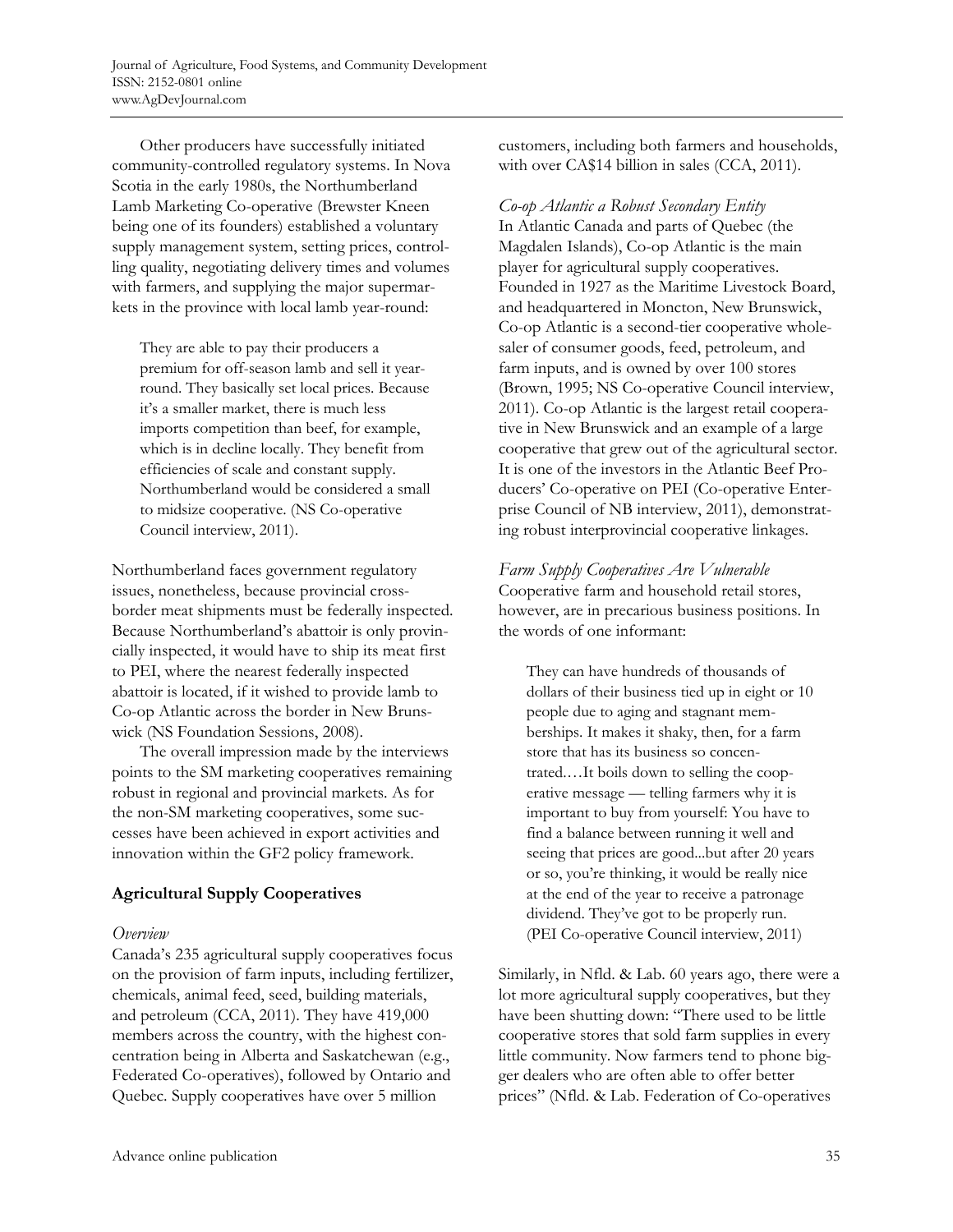interview, 2011). Agricultural inputs are increasingly produced outside the region, adding to the cost of production. This especially affects younger farmers, who find themselves caught between producing for local markets with inadequate infrastructure, and growing for export markets where commodity prices can fluctuate (Policy Working Group, 2011).

 Some of these traditional supply cooperatives remain resilient nonetheless. Sussex, New Brunswick, is home to the world's oldest agricultural society, founded in 1841 (technically not a registered cooperative, according to the New Brunswick Financial and Consumer Services Commission), called Studholm Agriculture Society No. 21. Sussex farmers historically wanted to improve practices, cost-share, share breeding stock, etc. It is still primarily composed of farmers, but has a cooperative food store and other branches that have grown up over its history (Co-operative Enterprise Council of NB interview, 2011).

## *Cooperative Grocery Stores in Decline*

The grocery cooperatives are facing real challenges. One participant put it like this:

Most cooperatives arise to address a need in difficult times such as the grocery cooperatives, which were formed because it was hard to get good quality groceries for an affordable price. The market has changed hugely. But you have to question now whether we need grocery cooperatives. (NB Foundation Session, 2008)

 This trend is going on across the region. In the industrial town of Truro in central Nova Scotia, one of the authors, a cooperative member, saw first-hand the collapse of a grocery cooperative serviced by Co-op Atlantic. During the dissolution meeting a ruffled membership directed a lot of second-guessing at the directors, who in turn pointed to the membership voting with their dollars for "S&S" (Sobeys & Super-Store, the main retail grocery stores in Nova Scotia). This cooperative grocery store had more liabilities (CA\$3.159 million) than its CA\$3.1 million in assets (Truro Daily News, 2010). Some members hoped that

local youth would carry forth the torch of cooperativization; others countered that youth do not even know what a cooperative is (Personal observation, December 17, 2009). The grocery cooperative's demise, which was followed by other highprofile closures of long-established family businesses in Truro, suggests a generalized hollowingout of once embedded community businesses (e.g., hardware, grocery, restaurants, furniture) by large corporate chains such as Walmart.

 Overall, the supply cooperatives are resilient but being squeezed by large-scale consolidations upstream (suppliers) and downstream (retailers). Co-op Atlantic is still a big player in the region, but facing hurdles in part because many of its consumer cooperative members are struggling.

# **Agricultural Service Cooperatives**

## *Overview*

There has been a surge in service cooperatives capitalizing on the growing interest in local food, organic produce, fairly traded products, feed mills, specialty foods, sustainable products, foodprocessing incubators, small-scale food businesses, branding programs, delivery systems, innovative agricultural production, and new forms of agricultural marketing (CCA, 2011). Agricultural service cooperatives in Canada stand at 223 and include seed cleaning (84), farmers' markets (75), soil conservation (4), and other (60) (CCA, 2011). Nationally, 15 percent more cooperatives came into existence between 2007 and 2010 in areas such as livestock, vegetables, and fruit. Some of these "new" cooperatives are multistakeholder, involving both community members and producers (CCA, 2011).

 Many informants expressed the belief that although the market for agriculture has changed dramatically, the future remains uncertain. Policymakers should therefore prioritize having a locally owned and democratically controlled food system:

 For early adopters, those of us who are paying attention, there's awareness that those kinds of systems become unsustainable in a post-peak oil era. For the minority of people who think seriously about oil dependence,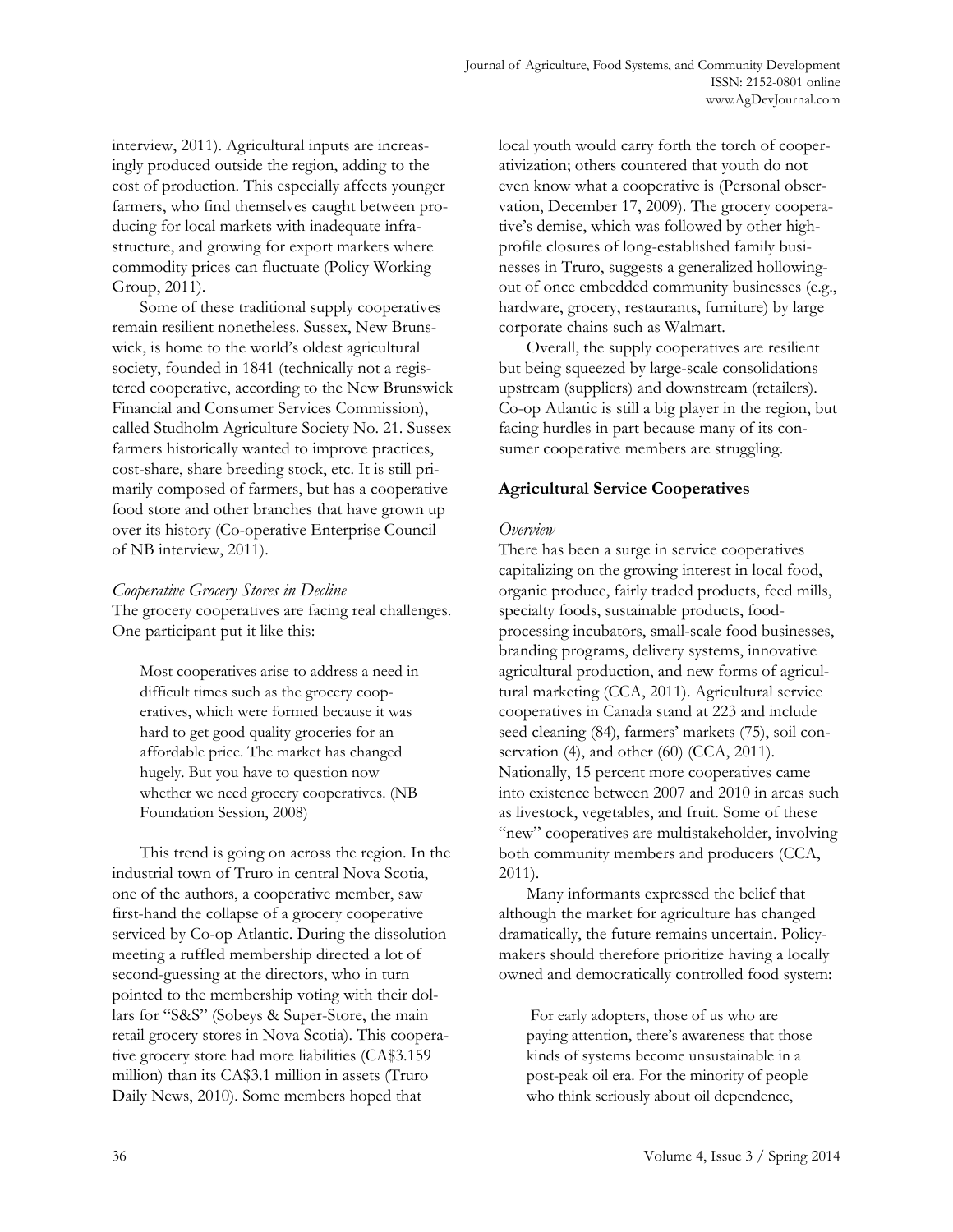climate change, and fair trade, the trajectory that agriculture is on now isn't seen as a good thing to tie yourself to in the long run...Smaller organic and alternative cooperatives offer alternatives to the oildependent industrial model. The viability depends on how long farmers are able to hold out. (NS Foundation Session, 2008)

## *Potential Growth Poles*

The service cooperatives are the main growth poles of the agricultural sector in Atlantic Canada. Informants were very optimistic about the thriving farmers' markets, part-time organic farms, as well as community-supported agriculture ventures. For example, there has been significant growth in farmers' markets throughout Nova Scotia — in Sydney, Lunenburg, Tatamagouche, Halifax, Wolfville, and Antigonish (Farmers Markets of Nova Scotia Co-operative n.d.) overseen by a second tier of cooperative and certification bodies like the Maritimes Certified Organic Growers Co-operative Ltd. Farmers' markets range from 12 vendors in a parking lot to the Seaport Market in Halifax,<sup>4</sup> and have robust sales (NS Co-operative Council interview, 2013). One informant said: "Clearly the farmers' markets address the producer-consumer connections - restaurants and institutions as well." (Co-operative Enterprise Council of NB interview, 2011). Local sourcing in private and public institutions is seen as a way to capture additional market share for local food groups.

 Off the coast of Newfoundland, Fogo Island residents set up a cooperative to put old farmland back into production and to store the crops with root cellars. Their harvest is fed back into restaurants and hotels. The members do not want to become too large or corporate:

Members of the cooperative are small-scale farmers on Fogo Island. So, with this cooperative they're building a tourism industry on local food marketing. This is an example of how different linkages between tourism and agriculture can create better

opportunities for us to create small-scale, locally based opportunities (Nfld. & Lab. Federation of Co-operatives interview, 2011).

This informant added that there is a need for government, including the Department of Agriculture, to look at Nfld. & Lab. agriculture from the perspective of a small-scale production model populated by a new generation of farmer cooperators (age 20–30) imbued with a different kind of consciousness:

People used to think you needed 120 vegetable producers to form a cooperative, which is obviously a barrier in a province where there might not be 120 vegetable producers. A new, small organic cooperative leased a plot of land outside of St. John's [the capital of Nfld. & Lab.]. They're all very smallproducing farmers, and they want it to be that way…It's a shift in thinking and a shift in views about whether or not you need to have a giant farm in order to contribute to the economy. (Nfld.& Lab. Federation of Cooperatives interview, 2011)

 This "new" cooperative consciousness can also be seen in similar community innovation in PEI with the growth of organic, and the regeneration of a 40-member vegetable growers cooperative, founded in 1971, that grades, packages, and markets root crops (PEI Co-operative Council interview, 2011). The fastest growing agricultural sector in New Brunswick is also organic, together with specialty crops (Co-operative Enterprise Council of NB interview, 2011). This reflects national trends, with organic farms growing from 1.5 percent of all farms in 2006 to 1.8 percent of all farms in 2012 (Statistics Canada, 2012c). Another informant said that when conventional farm revenue in the province is about 2 percent (and even below zero), value-adding and direct marketing can increase revenue to closer to 10 percent (NS Co-operative Council interview, 2011).

 Informants did note, however, that organic has been damaged by cheaper imports of organic products. For example, customers at Co-op Atlantic outlets did not buy locally produced organic

<sup>4</sup> The Seaport Market went bankrupt in 2012 and was taken over by the Halifax Port Authority, a noncooperative.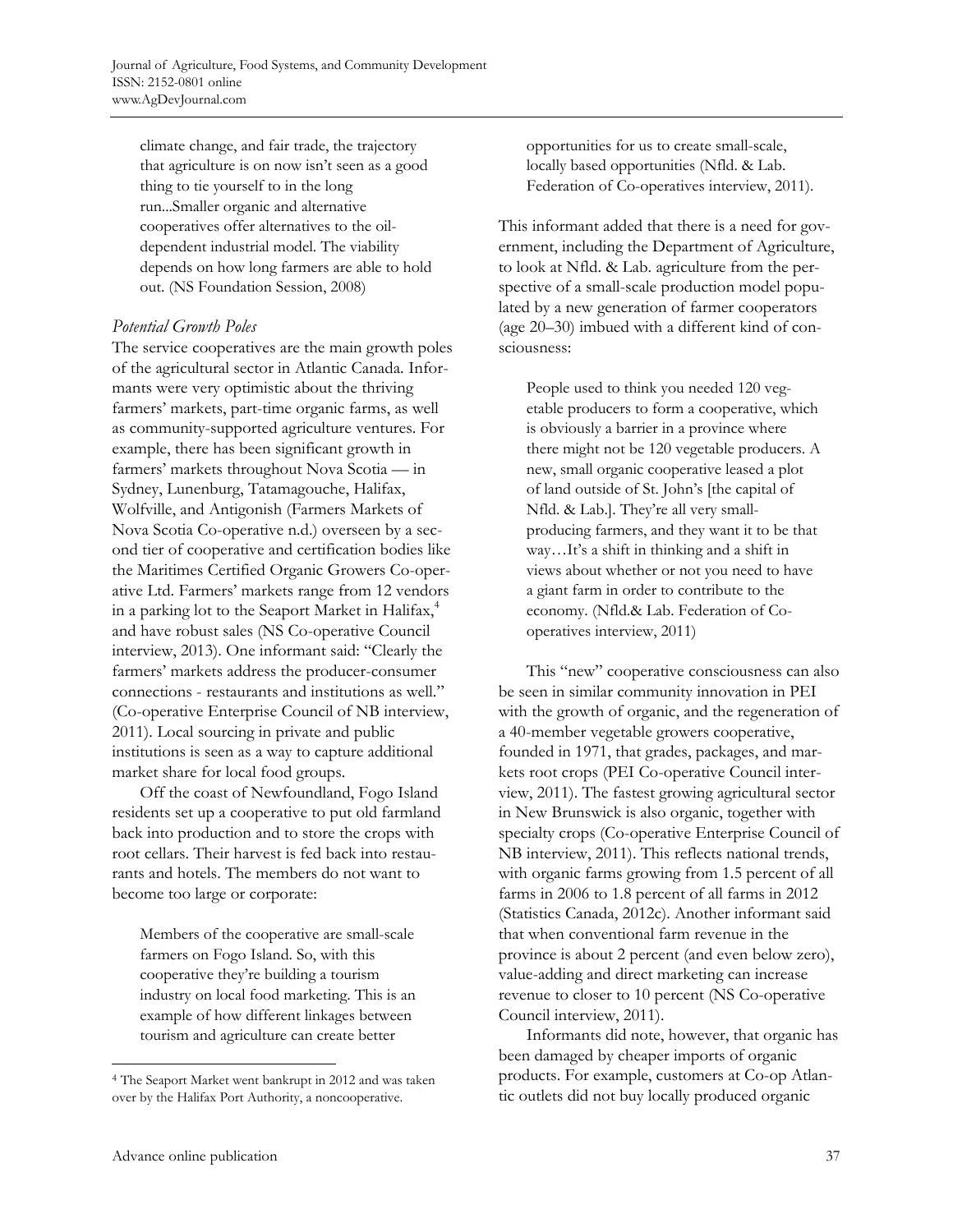produce in the volume anticipated despite Co-op Atlantic's "Eat Atlantic Challenge" (NB Foundation Sessions, 2008). Interestingly, the PEI Council representative connected the traditional to new farmers (and potentially new cooperators) in the following way: "I know some of the farm stores in PEI that had been hard-core farm suppliers are trying to diversify and cater to smaller-scale hobby farmers and lifestyle farmers" (PEI Co-operative Council interview, 2011). The potential linkages between the traditional and new cooperatives are explored in the final section.

*Ad Hoc Government Support to Service Cooperatives*  Informants said that the provincial and federal policy bias toward larger-size farms has been at the expense of support for the new service cooperatives. Potential initiatives mentioned as needing support included renewable energy, governmentlegislated community investment programs (some provincial support has been forthcoming here), mentorship programs (e.g., youth, second-career farmers, aboriginal peoples, new Canadians), intersectoral mentorship (e.g., fishing, forestry), the institutionalized purchasing of local food, and an enhanced role for cooperatives as suppliers, processors, and marketers (NS Co-operative Council interview, 2011; NS Department of Community Affairs, 2013; PEI Co-operative Council interview, 2011; personal communication from Rural and Cooperative Secretariat, 2010). Foundation Session participants more ambitiously called for the exploration of the role of the region's cooperatives in developing larger-scale projects and managing strategic clusters of assets (Policy Working Group, 2011). Farmers' organizations in the region could possibly help the agricultural cooperatives to leverage larger-scale projects.

#### *Relations with Farmers' Organizations*

Both the Canadian Federation of Agriculture and the National Farmers Union (NFU) have called for more resources to help farmers learn about, plan, and start agricultural cooperatives (CCA, 2011). The Co-operative Enterprise Council of New Brunswick did say that it frequently interacted with farmers' organizations through industry consultations, but that the council did not have any formal

relationships with the farmers groups because they are neither council members nor cooperatives (Cooperative Enterprise Council of NB interview, 2011). It was acknowledged that more synergies could be built:

In a way, those organizations are subsets of the farms that are our members. The New Brunswick chair is a dairy farmer, for example. This council has a lot of involvement by Co-op Atlantic with overlapping membership. Many NFU members and dairy farmers are involved in cooperatives. There tends to be a natural overlap…I hadn't thought about working with them, but now that you mention it, they are our natural allies, and it would make sense. (Co-operative Enterprise Council of NB, 2011)

 One stakeholder suggested farmers return to the cooperative practices of earlier generations:

We had those histories before in the different provinces. I mean I grew up on a farm myself and I just remember my grandparents and all of these people they all, all of their communities, had cooperatives…They had a threshing mill in common. They took turns, they could work out the days and the schedule and who could be there and the same when they bought a tractor together. (PEI Foundation Session, 2009)

 Our research indicates that many farmers continue to see export platforms as the way to grow their businesses, which is not conducive to local level cooperation. The degree of unity within and between farmers' organizations on the accommodation of, or opposition to, the GF2 may shape the prospects for the region's agricultural cooperatives to build more locally grounded and sustainable rural cooperatives.

 In general, the service cooperatives are community-driven with a new cooperative ethos, but require longer-term structural support by government in areas such as infrastructure, training, outreach, and broader policy shifts.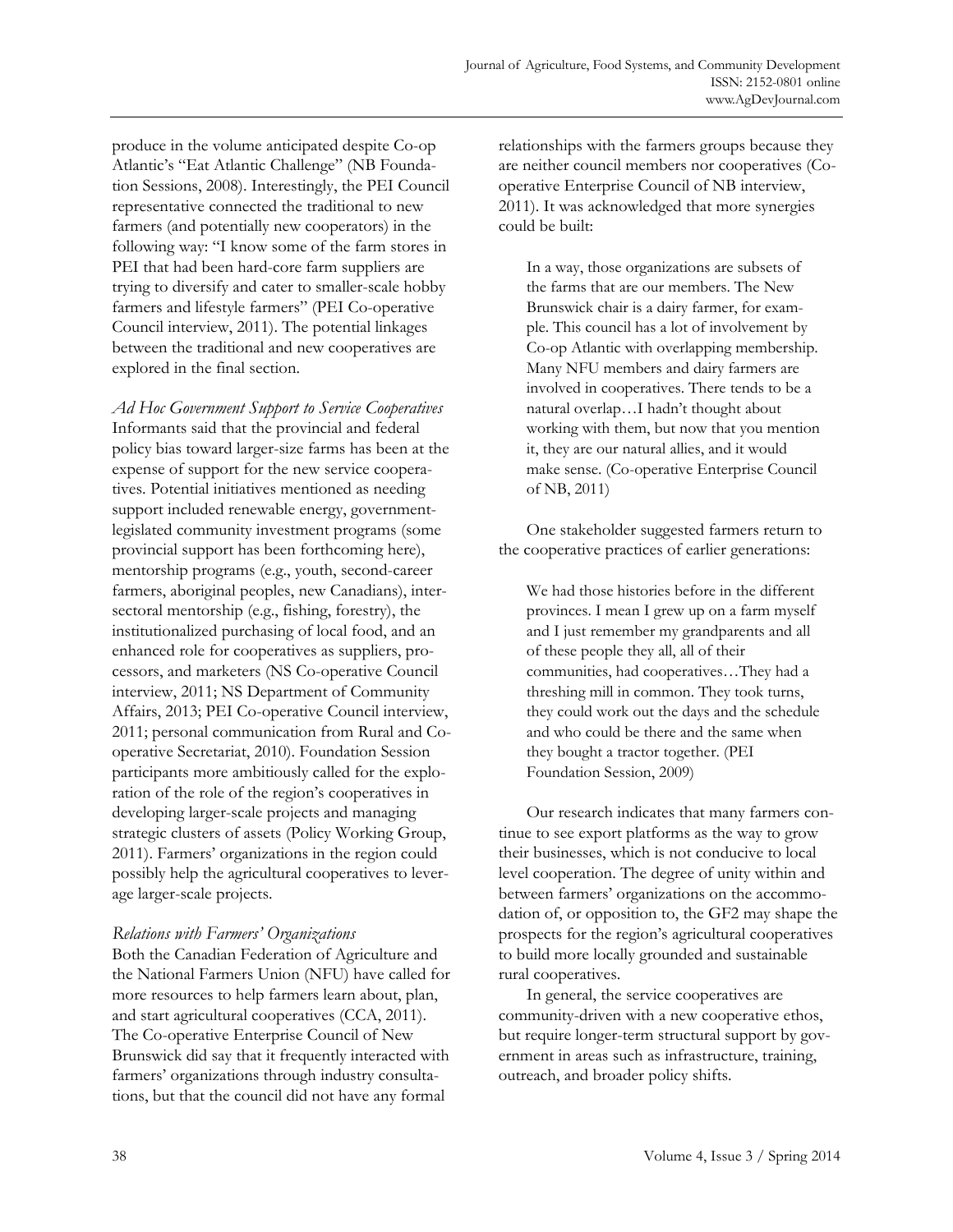# **Agricultural Production Cooperatives**

#### *Overview*

Agricultural production cooperatives assist farmers in undertaking agricultural activities in the production process. Totalling 560, Canada's national breakdown is animal reproduction (12), grazing (162), feeder finance (234), farm (34), machinery (77), tree farming (17), and other (24) (CCA, 2011). Production cooperatives were only infrequently brought up by our informants, although two examples of equipment-sharing cooperatives in Nova Scotia were mentioned: a successful one in Inverness County, and a less successful one in the Annapolis Valley (NS Farm Board representative interview, May 2011). Regionally, production cooperatives are primarily common pasture holdings.

*Community Land Trusts and Farming Cooperatives*  Farming cooperatives, however, were mentioned in relation to the establishing of community land trusts for the protection of farmland (Co-operative Enterprise Council of NB interview, 2011; PEI Foundation Session, 2009; NS Foundation Session, 2008). One informant put the question of farmland use this way:

One of the key issues is the local ownership and governance that typify cooperatives. The federal government tends to emphasize competition and innovation. There's very little in agricultural policy, either federally or provincially, around food security, and very little attention paid to who owns the land or where the profits end up. I think cooperatives are part of the spectrum of solutions that you need in order to respond to food security concerns, and in order to ensure the resilience of the agricultural sector in the rural communities that it thrives in. (Cooperative Enterprise Council of NB, 2011)

 A key component of community landownership is the community land trust (CLT) model. CLTs are private charitable organizations whose primary purpose is the preservation of land under stewardship agreement, covenants, and other restrictive legal tools (Reakes, 2007). CLTs are democratically run, with open membership, which potentially allows residents of the local community in which they are located to participate in its governance and carry out external oversight. A combined land trust/farming cooperative would not only keep land affordable and under community control, but also pool resources, machinery, marketing, and labor where a prospective CLT's land could be farmed either communally or be divided into individual members' plots. This would give alternative farmers a greater voice politically.<sup>5</sup> One stakeholder opined that cooperative landownership gives local people a shot at purchasing farmland from farmers rather than developers (NS Foundation Session, 2008). In Nova Scotia, CLTs typically have the goal of wilderness conservation. However, one agriculturally oriented CLT in Tatamagouche, Nova Scotia, has the aim of stewarding 60 acres (24 ha) of agricultural land and 40 acres (16 ha) of woodland (Hanavan, 2011).

*Other Land Tenure Models for Farming Cooperatives*  The Co-operative Enterprise Council of New Brunswick representative said, "I'm not aware of any land cooperatives in New Brunswick that currently exist, but there are a number of groups that we're assisting that are interested in cooperatively owning land or leasing crown land" (Cooperative Enterprise Council of NB interview, 2011). One cooperative activist suggested that farming cooperatives are marginal because their revenue margins are very low, the work is very labor-intensive, and they offer little in the way of employment and pension benefits (Rural and Cooperative Secretariat, personal communication, 2010). In fact, the only concrete case of a largefarming cooperative cited, Ocean Spray, a traditional agricultural cooperative of growers of cranberries and grapefruit headquartered in Massachusetts, leased 850 acres (344 ha) of provincial crown land at nominal rates for 90 years near Rogersville, New Brunswick, on cranberry-producing bog and wetlands (Co-operative Enterprise Council of NB interview, 2011).

To address the decline of local food produc-

 $\overline{a}$ 5 Case studies of a few agricultural land trusts in the U.S. are provided in Preservation of Agricultural Land in Nova Scotia (NS Agricultural Land Review Committee, 2010).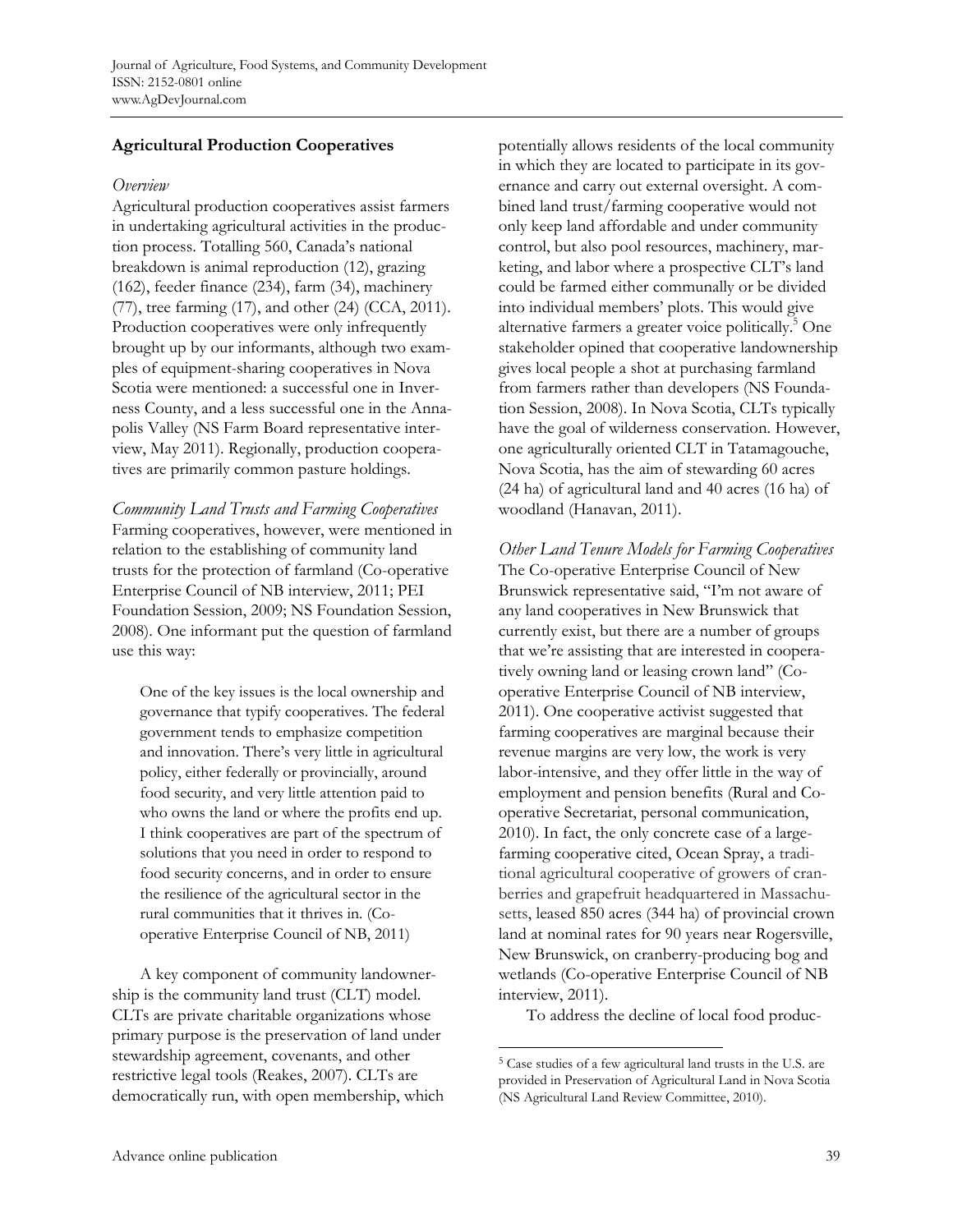tion as well as the obstacles facing the possibilities inherent in large-scale farm cooperatives, a member of the Nova Scotia Co-operative Council is beginning to develop an innovative business concept based on a 100-member cooperative mixed farm (vegetables, livestock, blueberries etc.) with a land base of 10,000 acres (4,047 ha) called Fundy Farms. The business concept also envisions having centralized services (e.g., accounting, marketing) as well as pensions and benefits to stabilize the membership with long-term security. Although there were numerous dimensions to the business plan, a key question in the context of the proposed business is whether farm real estate markets could even support such a large-scale farm cooperative. This question led the authors to interview two government representatives specializing in farmland real estate markets. Our informants said that blocks of land frequently come up for sale in parcels of 2–3 acres (0.8–1.2 ha), 30 acres (12 ha), etc., but larger parcels are uncommon:

[Ten thousand] acres of woodland is possible, but it's hard to think of being able to get 10,000 acres of agricultural land. Some families have been building up land bases for six generations and haven't been able to achieve that. (NS Farm Board interview, 2011)

An incremental approach was deemed more feasible, whether through membership, equipment purchases, projects, or land base, and slowly growing through its successes (Farm Credit Canada representative, 2011; NS Farm Board representative, 2011).

 Despite some initiatives among progressive circles, the production cooperatives remain peripheral and would require a sea change in public policy, or some kind of natural or human caused "shock" to the global economy, to take root.

 Below we situate the discussion within the two broad objectives of this paper.

## **Toward A New Form of Rural Cooperation**

*Impact of Agricultural Cooperatives on Domestic Food Production*  The reader is reminded that the first objective of the paper was to evaluate whether agricultural cooperatives could revive domestic food production at the local and regional levels. The interviews elicited the hard choice facing agricultural cooperatives between working within the GF2 frame, or going beyond it to carve out new kinds of domestic markets. The interviews revealed that despite the notable successes in developing niche markets and spawning innovation, the region's agricultural cooperatives would be fortunate to hold onto their current overall market share of domestic food production. While the government-supported marketing cooperatives are the most economically secure, the service cooperatives are the most dynamic and community-driven. What all subsectors share in common, nonetheless, is an emerging globalized policy context that will further loosen the presence of government and community in the region's agricultural economy.

 The general policy pattern vis-à-vis agricultural cooperatives suggests the following: the traditional cooperatives (marketing, supply) are lodged between the decline of the Keynesian-era (state supported) agricultural model and the current "getbig-or-get-out" neoliberal model, and are being incrementally disembedded from current agricultural policy. The newer service cooperatives remain largely unembedded in any agricultural policy framework whatsoever. The cooperative community in Atlantic Canada has registered some successes, but in general is not preparing itself for the dramatic changes coming its way. Federal and provincial policies will only compound the challenges facing agricultural cooperatives and continue the trends toward conventionalization and dissolution, and loss of focus on the social justice and community economic development that are essential components of rural cooperation.

 John Jacobs (2006) critically notes that the SM marketing cooperatives have become too corporate and have lessened their progressive community roots to the point of being virtually indistinguishable from private companies. This begs the question as to whether the traditional cooperatives hold any future relevance for reviving the regional and local cooperative infrastructure. What is clear is that the SM marketing cooperatives still remain more democratic and community-centered than conventional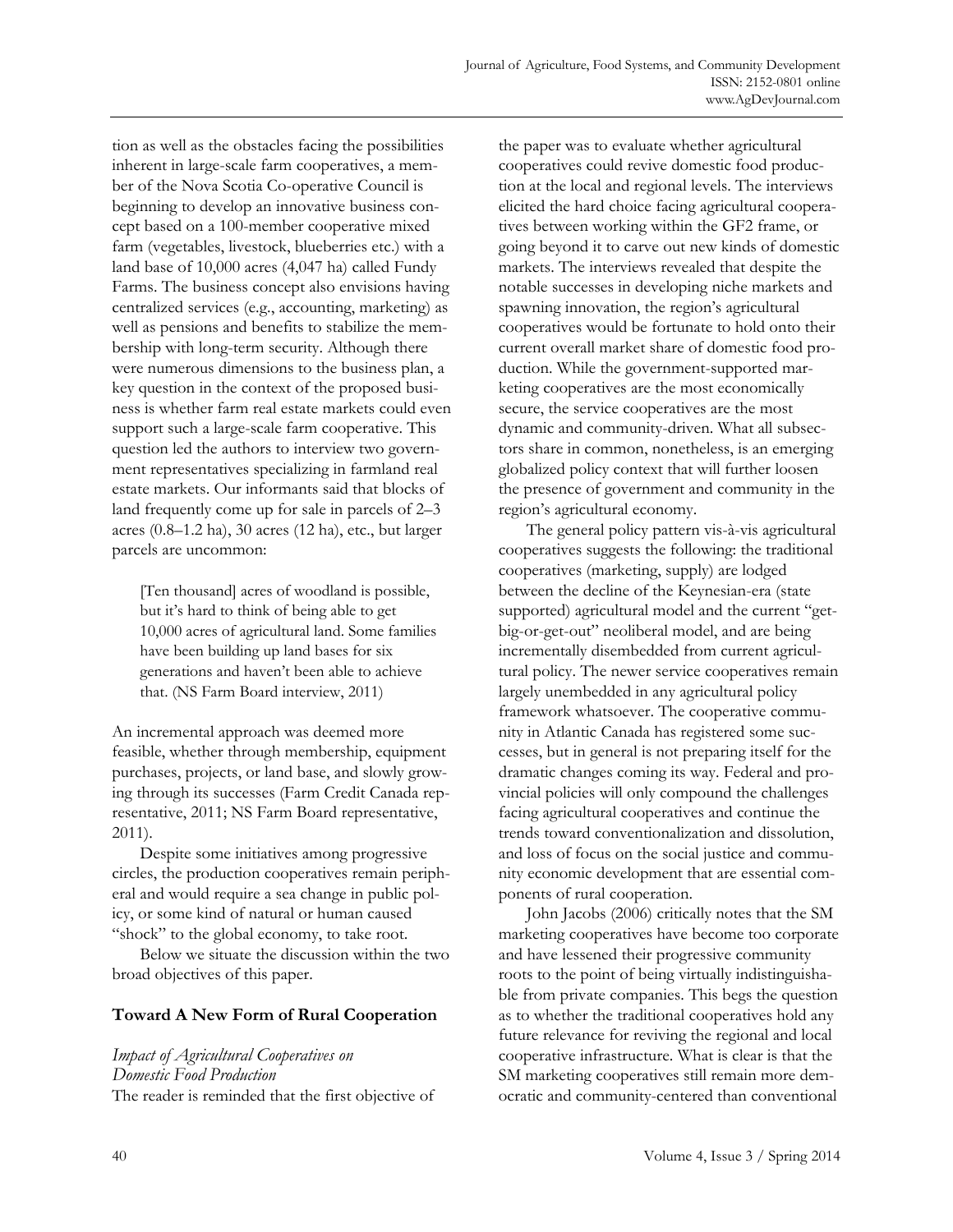investor-owned businesses; their disappearance would accelerate family farm decline. The supply cooperatives, moreover, could still play a critical role in the distribution of affordable inputs to the new cooperatives. At the same time, the new service cooperatives remain small in number, and more evidence of their impact on local food production is required. Likewise, the farming production cooperatives lack a "champion" in government, the farming sector, or the cooperative sector, which does not bode well for their future given the high degree of cohesion and commitment whether religious, political, or social — required to make them work (Helm, 1968). Detailed business plans on scaling up farming cooperatives would also be requisite, requiring comparison pricing between foreign and domestic foodstuffs. All segments remain vulnerable to the vicissitudes of the world economy.

 The second objective was to identify the political and economic challenges and opportunities for the success of local-scale agricultural cooperatives in Atlantic Canada. Below we identify these challenges and opportunities on two levels: first, those stemming from the two solitudes existing between the traditional and new cooperatives; and second, the interprovincial silos among the cooperative councils themselves.

# *The Relationship Between the Traditional and New Agricultural Cooperatives*

What stood out from the interviews was how infrequently the traditional and new agricultural cooperatives in Atlantic Canada were interrelated. This perhaps confirms Vieta's (2010) observation of there being two co-existing cooperative solitudes: the ethos of a "new cooperativism" defined by food as a right; ecological sensitivity; redefined human/farm animal relationships; smallscale production for local markets; low-input agriculture; nontraditional gender roles in farming; and so forth — that largely bypasses the commodity orientation of the traditional, better-off marketing cooperatives wedded to the status quo. The challenge of bringing such a heterogeneous and yet vulnerable sector together is truly daunting. How can the disparate collection of agricultural cooperatives effect a more unified model that links its

marketing, supply, services, and production sections?

 One step toward a fusion of the traditional and new segments would be to transition to a more domestically oriented decommoditized agricultural value chain. Helpful here in rethinking such a transition is to bring into relationship the advantages of the "cooperative effect" (the pooling of individual resources) — including handling of large volumes of products, reducing the costs of inputs, doing value-added processing, using common grading systems, strengthening market position, increasing technical specialization, reducing exposure to risk, obtaining needed products and services, and pooling land and capital for investment — with a "multifunctional" paradigm where Canadian agriculture's environmental and social roles are prioritized, instead of just the traditional commodity focus on "food, fuel and fiber" (CCA, 2011; Helm, 1968; Senate Committee, 2008). While the Senate Report does not detail the role of cooperatives, it does set an alterative agenda for new ways to structure the provision of agricultural goods and services. The possibilities for a renewed rural cooperative architecture are not difficult to imagine.

 How can the conventional infrastructure of yesteryear be adapted to a rural cooperative policy that strengthens all segments of the agricultural cooperatives? Innumerable permutations are possible. Desmarais and Wittman (2014) suggest that the SM quota revert back to a marketing agency for affordable reallocation to new entrants when the original quota-holding producer leaves the industry, rather than being privately traded as at present. To take another example, non-SM marketing cooperatives could undertake value-added activities related to grains, vegetables, fruits, organic produce, and locally raised livestock, backed by common grading systems. So-called "lifestyle" farms could join supply cooperatives and purchase regionally produced, scale-appropriate inputs in niche industries such as breweries, wineries, and exotic animal wool. "New" non-SM marketing cooperatives could reduce transaction costs for community supported agriculture (CSA) groups through joint marketing. In the production sub sector, the pooling of capital and land for investment could be undertaken on a cooperative basis,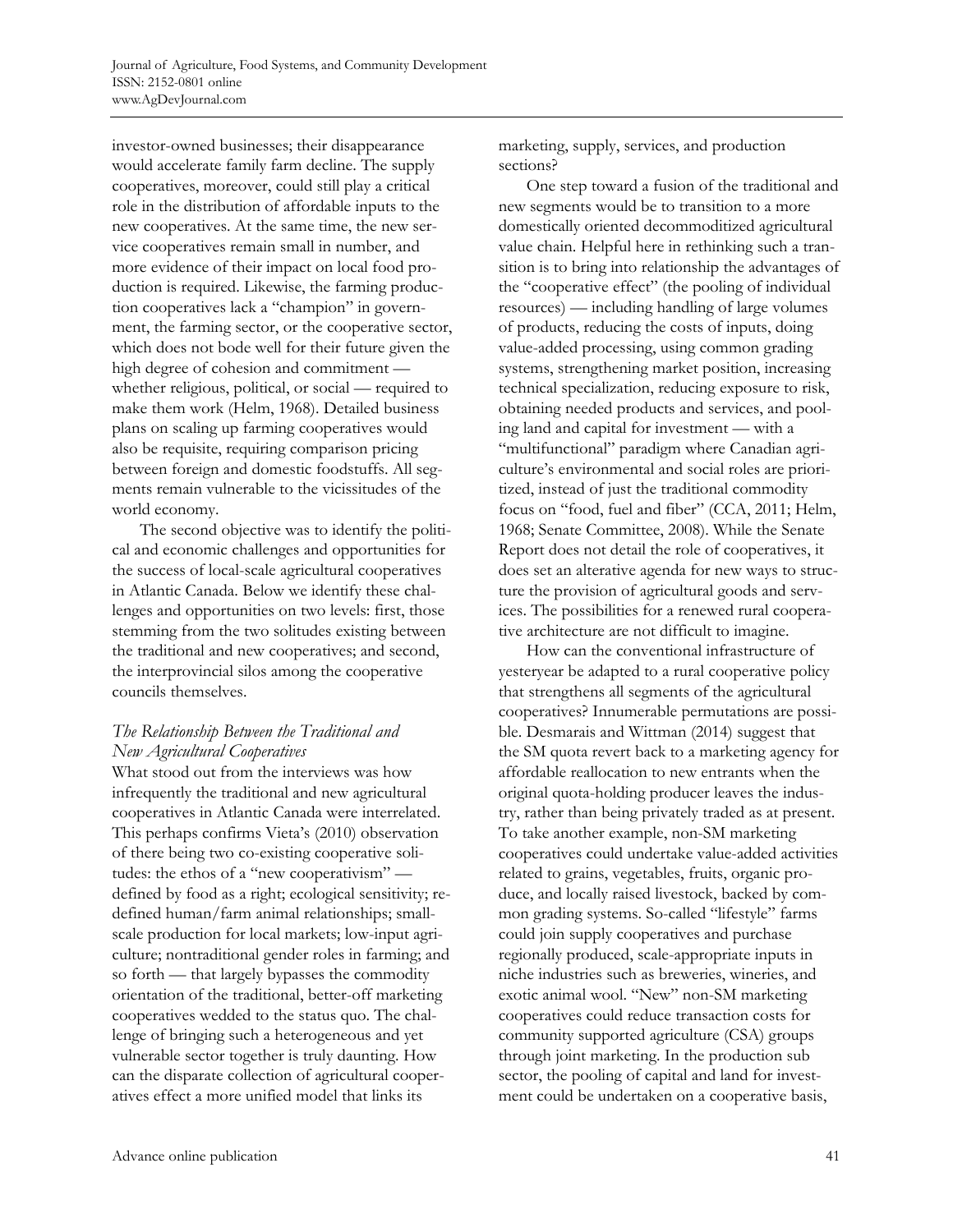whether through machine sharing by conventional farmers, CLT formation by emergent farmers, or organic pasture initiatives by livestock farmers. Cooperatives could also be formed for wetland production and rural heritage (Senate Committee, 2008). Another issue raised in the research was intersector linkages (e.g., sustainable fisheries and forestry). Here, the formation of multipurpose/ multistakeholder rural cooperatives could potentially tap these synergies and others, while simultaneously strengthening the rural communities in which they are embedded.

*Scaling up the Interprovincial Cooperative Councils*  Our interviews further revealed that there is little in the way of alliance-building across the provincial jurisdictions. Our informants were certainly aware of the problem as indicated by the importance they placed on learning from, and networking with, other cutting-edge regions in Canada, especially Quebec (PEI Co-operative Council interview, 2011; CCA, 2011). But by all appearances, the councils do not see a strategy for turning things around in a collaborative manner that could capture lucrative decommoditized supply value chains. They need to adopt a more proactive strategy that disengages agricultural cooperatives from the current unstable status quo and instead reconnect to regional partners while striving for fairer trade relationships and networks internationally around key commodities. To simply compete to be the low-price leader in the contemporary global economy has become an unwinnable race to the bottom. What is really needed is a wholesale re-envisioning and restructuring of the current disparate collection of cooperatives into, say, a unified tertiary agricultural cooperative federation for Atlantic Canada (and eventually, nationally) that links marketing, supply, services, and production in a more localized and integrated value chain in which all see the benefit of nurturing its weakest parts.<sup>6</sup>

 Such an entity could strengthen the membership profile of the councils by offering centralized services, including technical business specialization (brought up in the Fundy Farms concept), trainingof-trainers for community mobilization, IT services for brand promotion marketing, and a government- and industry-funded "co-op to co-op" extension system geared to community outreach and relocalization initiatives. Further, a tertiary entity supported by, or of, the Atlantic Canadian councils could lobby governments to reconsider the "one size fits all" approach to regulation raised repeatedly in the research process. This administrative hurdle (e.g., the provincial health and safety guidelines that hamstring cooperatives from more streamlined interprovincial trade) impacts the ability of cooperatives to ground value-added agriculture regionally.

## **Conclusion**

 $\overline{a}$ 

This strategic policy analysis looked at what new role agricultural cooperatives might play in a more regionalized marketplace in Atlantic Canada. Using a mixed-methods approach we gathered secondary data and interviewed key leaders and managers in the agricultural cooperative community in Atlantic Canada. Results suggested that while progress is being made to decommodify and develop new value-added products and regionally oriented supply chains, a transition to a more sustainable regional economic cooperative model is not likely to come about without a more localized rural cooperative system uniting all agricultural cooperatives, and a greater unity between the provincial cooperative councils.

 Looking to the medium term, a national food strategy with a cooperative lens, alluded to by several informants, could address the challenges facing the region's farmers and could achieve the elusive unity between agricultural cooperatives and farmers' organizations based on the shared goal of reversing the decline in regional food production. Atlantic Canada's smaller scale conventional family farms, and the not insignificant lifestyle farms, are less pathway-dependent on GF2 strategies than the larger more monocultural farms found in other regions of Canada, and could more easily transition into an alternative rural paradigm.<sup>7</sup>

<sup>6</sup> Once again, Quebec is the leader, having the closest to an apex organization of agricultural cooperatives in Canada, known as *Co-op Fédérée* (CCA, 2011, p. 5).

<sup>7</sup> Of Canada's 10 provinces, only Nova Scotia saw a growth in census farms. The growth was 2.9 percent between 2006 and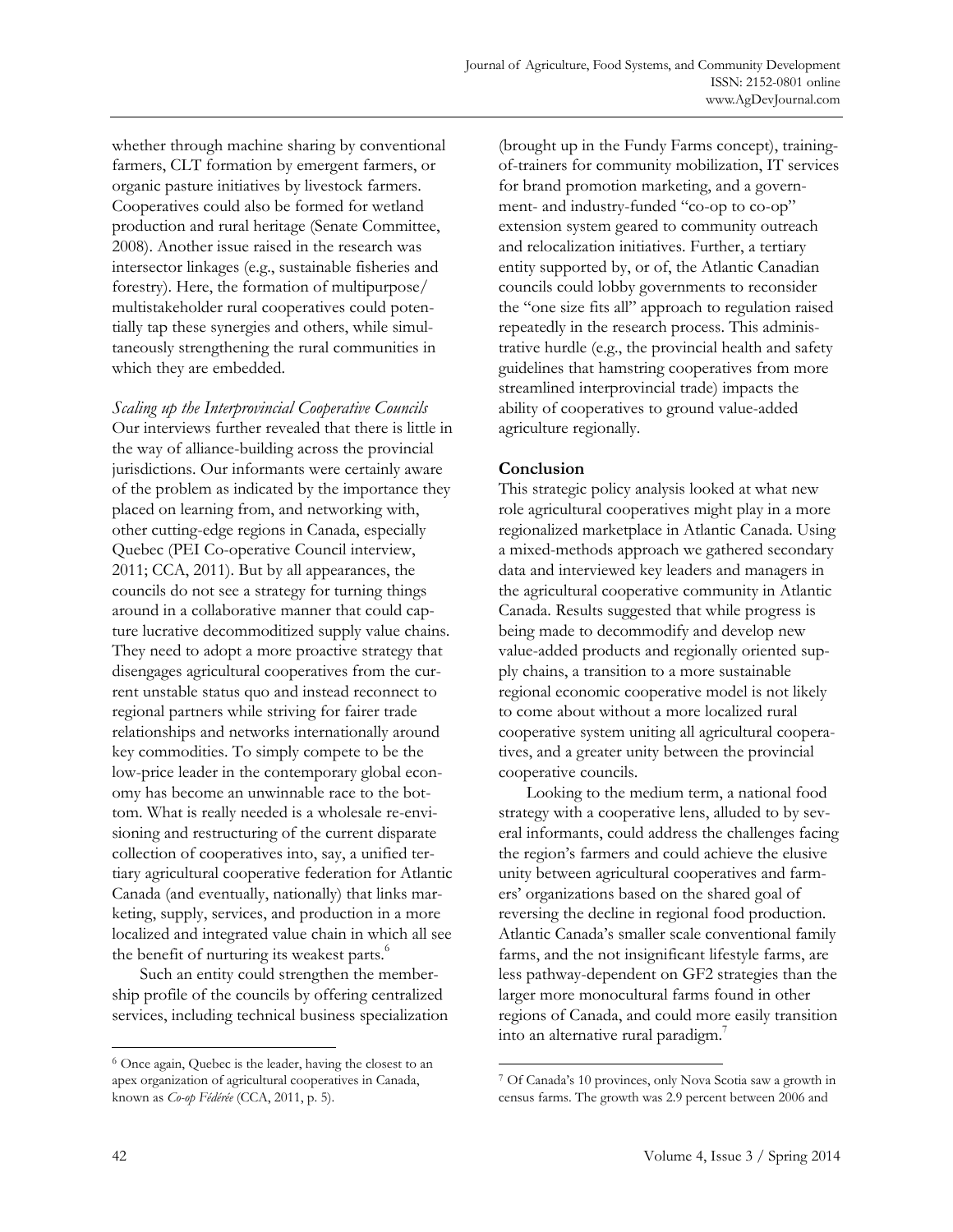We have also seen the critical role government policy plays in both creating and breaking up domestic markets. A coalition of cooperatives and farmers' organizations, together with other organizations, could pressure federal and provincial governments to adapt a rural multifunctional strategy by lobbying for and demanding reforms in spheres such as enhancement of Supply Management, targeted and well-funded programs to new entrants, carbon pricing, and a critical policy review of the plethora of free-trade agreements wreaking havoc in rural communities. These and other reforms could see the agricultural cooperatives play their part in the broader transition called for at the Quebec summit.

#### **Acknowledgements**

The authors wish to thank the Social Sciences and Humanities Research Council of Canada, the Rural Research Centre of the Faculty of Agriculture of Dalhousie University, the Atlantic Co-operative Councils, and other informants, for their support and cooperation, which has made this research possible. Professor Leslie Brown of Mount Saint Vincent University read an earlier draft and provided extremely insightful comments. We are also grateful to the three blind peer reviewers for their extensive feedback. The JAFSCD staff's inputs in the final stages of the paper were invaluable in sharpening its focus. The authors alone remain responsible for any shortcomings in this paper.

## **References**

 $\overline{a}$ 

- Agriculture and Agri-Food Canada. (n.d.). *Growing Forward 2.* Retrieved October 2013, from http://www.agr.gc.ca/eng/about-us/keydepartmental-initiatives/growing-forward-2/?id=1294780620963
- Brown, L. (1995). Co-op Atlantic. In International Joint Project on Co-operative Democracy Centre for the Study of Co-operatives (Ed.), *Making membership meaningful: Participatory democracy in co-operatives* (pp. 149–179). Saskatoon, Canada: University of Saskatchewan.
- Canadian Co-operative Association (CCA). (2011). Growing forward through co-operation: Co-operatives and the next agricultural policy framework for Canada. Retrieved from [http://www.coopscanada.coop/en/gov\\_affair/Sub](http://www.coopscanada.coop/en/gov_affair/Submissions_to_Government) missions to Government
- Canadian Geographic. (n.d.). *Atlantic Region*. Retrieved from http://www.canadiangeographic.ca/atlas/ [themes.aspx?id=atlantic&sub=atlantic\\_industry\\_](http://www.canadiangeographic.ca/atlas/themes.aspx?id=atlantic&sub=atlantic_industry_farms)  farms
- Canadian Worker Co-op Federation. (n.d.). *Coopzone News.* Federal government cuts Co-operative Development Initiative. Retrieved September 2013 [from http://www.canadianworker.coop/news/](http://www.canadianworker.coop/news/general-news/federal-government-cuts-co-operative-development-initiative) general-news/federal-government-cuts-cooperative-development-initiative
- Dairy Commission of Canada. (2012). *Supply management.* Retrieved October 2013 from http://www.cdcccl.gc.ca/CDC/index-eng.php?link=114
- Desmarais, A., & Wittman, H. (2014). Farmers, foodies and First Nations: Getting to food sovereignty in Canada. *Journal of Peasant Studies.* Advance online publication.

http://dx.doi.org/10.1080/03066150.2013.876623

- Farmers' Markets of Nova Scotia. (n.d.). *Nova Scotia Farmers' Markets.* Retrieved May 2014 from http://farmersmarketsnovascotia.ca/
- Forsythe, T. K. (2011). Lamb marketing co-operative to celebrate 30 years*. Atlantic Co-operator, 77*(5). Retrieved from http://www.theatlanticco[operator.coop/theatlanticcooperator/PostDetailS/](http://www.theatlanticco-operator.coop/theatlanticcooperator/PostDetailS/tabid/69/language/en-US/Default.aspx?id=160) tabid/69/language/en-US/Default.aspx?id=160
- *Fredericton Daily Gleaner.* (2005, June 10). Business community welcomes Atlantica concept*.* Retrieved from [http://www.aims.ca/en/home/library/](http://www.aims.ca/en/home/library/details.aspx/1158)  details.aspx/1158
- Hanavan, L. (2011). *Report to Nova Scotia Co-operative Council.* On file with author.
- Helm, F. C. (1968). *The economics of co-operative enterprise*. Moshi, Tanzania: Co-operative College.
- Industry Canada. (2013). *Incorporating your cooperative*. [Retrieved from http://www.ic.gc.ca/eic/site/](http://www.ic.gc.ca/eic/site/cd-dgc.nsf/eng/cs03954.html)  cd-dgc.nsf/eng/cs03954.html
- International Co-operative Alliance [ICA]. (n.d.). *Co-operative facts & figures*. Retrieved October 2013 [from http://ica.coop/en/whats-co-op/](http://ica.coop/en/whats-co-op/cooperative-facts-figures) cooperative-facts-figures

<sup>2011 (3,905</sup> farms), mainly of smaller farms (Statistics Canada, 2012).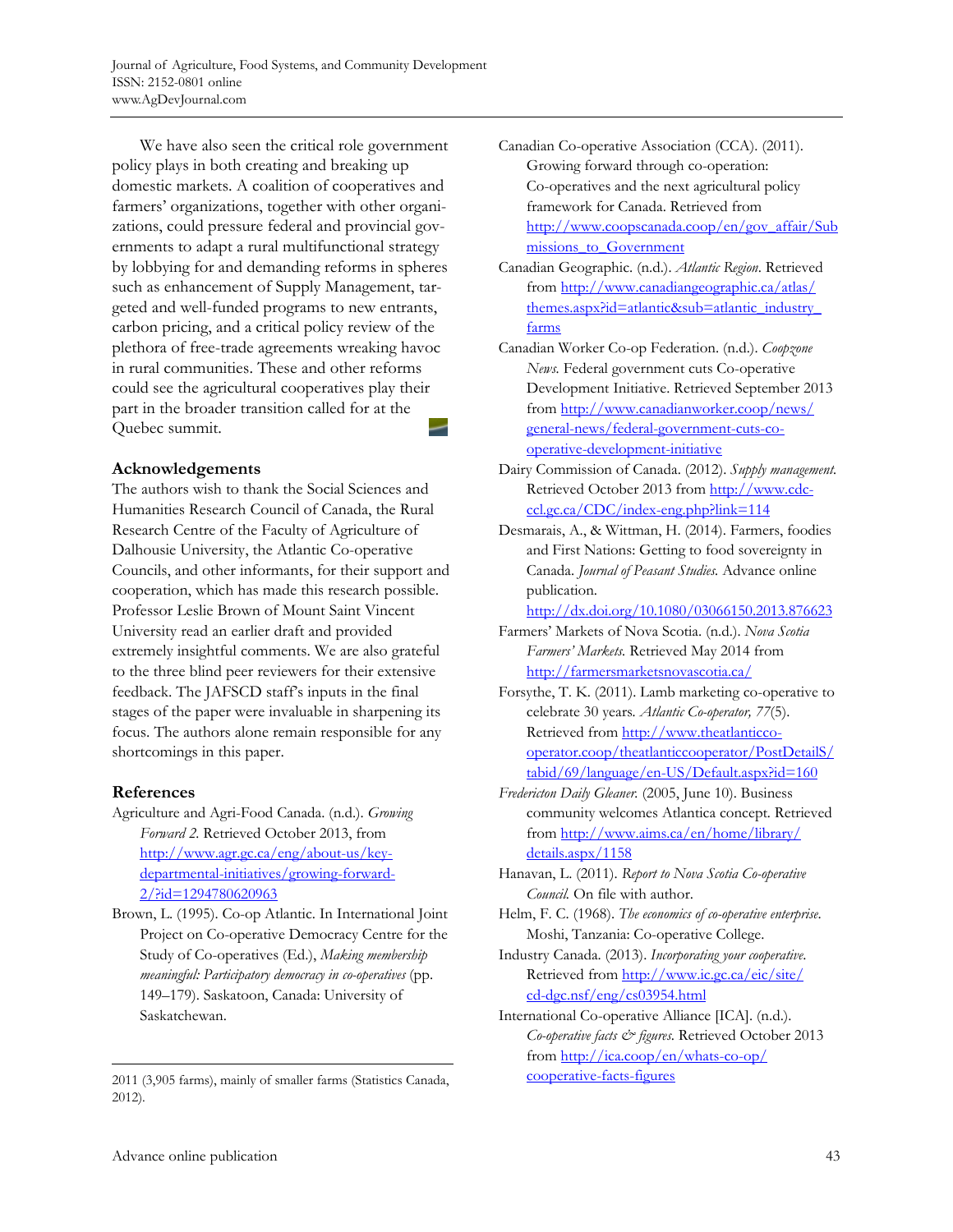Jacobs, J. (2006, October 3). *Corporate-think co-opting coops?* [Commentary]. Canadian Centre for Policy Alternatives. Retrieved from http://www.policyalternatives.ca/publications/ [commentary/corporate-think-co-opting-co-ops](http://www.policyalternatives.ca/publications/commentary/corporate-think-co-opting-co-ops) 

Johnson, D., Hodgett, S., & Royle, S. A. (2007). Regional development and the development of theory. In S. Hodgett, D. Johnson, & S. A. Royle (Eds.), *Doing development differently: Regional development on the Atlantic periphery* (pp. 17–41). Sydney, Nova Scotia: Cape Breton University Press.

MacPherson, I. (1979). *Each for all: A history of the cooperative movement in English Canada, 1900-1945.* Toronto: Macmillan of Canada.

- McKenna, B., & Curry, B. (2012, June 21). Pacific free traders eye Canada's dairy, poultry markets. *Globe*  and Mail. Retrieved From http://theglobeandmail. com/news/politics/pacific-free-traders-eye[canadas-dairy-poultry-markets/article4358953](http://theglobeandmail.com/news/politics/pacific-free-traders-eye-canadas-dairy-poultry-markets/article4358953)
- Nova Scotia Agricultural Land Review Committee. (2010). *Preservation of agricultural land in Nova Scotia.*  Halifax, Nova Scotia: Author. Retrieved from [http://www.novascotia.ca/agri/elibrary/nsalrc/](http://www.novascotia.ca/agri/elibrary/nsalrc/NSALRC-Final%20Report-Discussion.pdf)  NSALRC-Final%20Report-Discussion.pdf
- Nova Scotia Co-operative Council. (n.d.). [Membership listing.] Retrieved October 2013 from [http://www.novascotia.coop/our-co-ops/](http://www.novascotia.coop/our-co-ops/member-directory) member-directory [no longer online]

Nova Scotia Department of Community Affairs. (2013). *Community Economic Development Investment Funds.*  Retrieved from

http://www.novascotia.ca/econ/cedif/

Nova Scotia Federation of Agriculture. (n.d.). *Reduced food miles brings benefits.* Retrieved October 2013 from [http://nsfa-fane.ca/programs-projects/food-miles](http://nsfa-fane.ca/programs-projects/food-miles-project/)project/

Novkovic, S. (2012, October). *Key take home messages.* Presentation at the Imagine 2012 Conference on Co-operative Economics and the International Summit of Co-operatives in Quebec City. Webinar [retrieved from http://www.cooperativedifference.](http://www.cooperativedifference.coop/en/hub/Events-Opportunities#Imagine) coop/en/hub/Events-Opportunities#Imagine

Policy Working Group. (2011, March). *The Wilds, Salmonier Line, Newfoundland, Summary.* On file with author.

Powell, M. (2011, December 15). *It's beginning to look a lot like Christmas…in Dubai?* Retrieved from the

Canadian Manufacturing website: http://www.canadianmanufacturing.com

Reakes, V. (2007). *Establishing your community farm trust: Legal tools and comparative models* [Draft]. Victoria, British Columbia: Environmental Law Centre. Retrieved from http://www.elc.uvic.ca/ [documents/ELC-Community-Farm-Trust-](http://www.elc.uvic.ca/documents/ELC-Community-Farm-Trust-Handbook.pdf)Handbook.pdf

Scott, J., & Colman, R. (2008). *Towards a healthy farm and food system: Indicators of genuine progress*. Retrieved from the Organic Agriculture Centre of Canada website: [http://www.organicagcentre.ca/Docs/GPI%20](http://www.organicagcentre.ca/Docs/GPI%20Atlantic/Healthy_Farm_09_opt.pdf) Atlantic/Healthy Farm 09 opt.pdf

Senate Committee on Agriculture and Forestry. (2006). *Understanding freefall: The challenge of the rural poor*  [Interim report]*.* Retrieved from [http://www.parl.gc.ca/Content/SEN/Committee/](http://www.parl.gc.ca/Content/SEN/Committee/391/agri/rep/repintdec06-e.pdf) 391/agri/rep/repintdec06-e.pdf

Senate Committee on Agriculture and Forestry. (2008). *Beyond freefall: Halting rural poverty* [Final report]. Retrieved from

[http://www.parl.gc.ca/content/sen/committee/39](http://www.parl.gc.ca/content/sen/committee/392/agri/rep/rep09jun08-e.pdf) 2/agri/rep/rep09jun08-e.pdf

Statistics Canada. (2012a). *Canada's rural population since 1851.* Retrieved October 2013 from http://www12.statcan.gc.ca/census-recensement/ [2011/as-sa/98-310-x/98-310-x2011003\\_2-eng.cfm](http://www12.statcan.gc.ca/census-recensement/2011/as-sa/98-310-x/98-310-x2011003_2-eng.cfm) 

Statistics Canada. (2012b).*Chapter 1.* Retrieved October [2013 from http://www.statcan.gc.ca/pub/95-640](http://www.statcan.gc.ca/pub/95-640-x/2012002/01-eng.htm)  $x/2012002/01$ -eng.htm

Statistics Canada. (2012c). *Chapter 5.* Retrieved October 2013, from http://www.statcan.gc.ca/pub/95-640  $x/2012002/05$ -eng.htm

*Truro Daily News*. (2010, April 20). Co-op deal in final stage. Retrieved from http://www.trurodaily.com/News/Local/2010-04-

20/article-1031399/Co-op-deal-in-final-stage/1

- United Nations Department of Economic and Social Affairs. (2013). World Economic Situation and Prospects. December. Retrieved from [http://www.un.org/en/development/desa/policy/](http://www.un.org/en/development/desa/policy/wesp/wesp2013/wesp13update.pdf) wesp/wesp2013/wesp13update.pdf
- Vieta, M. (2010). The New Cooperativism. (Editorial), *Affinities: A Journal of Radical Theory, Culture, and Action.* Volume 4, Number 1. Retrieved from [http://affinitiesjournal.org/index.php/affinities/](http://affinitiesjournal.org/index.php/affinities/article/view/47/147)  article/view/47/147